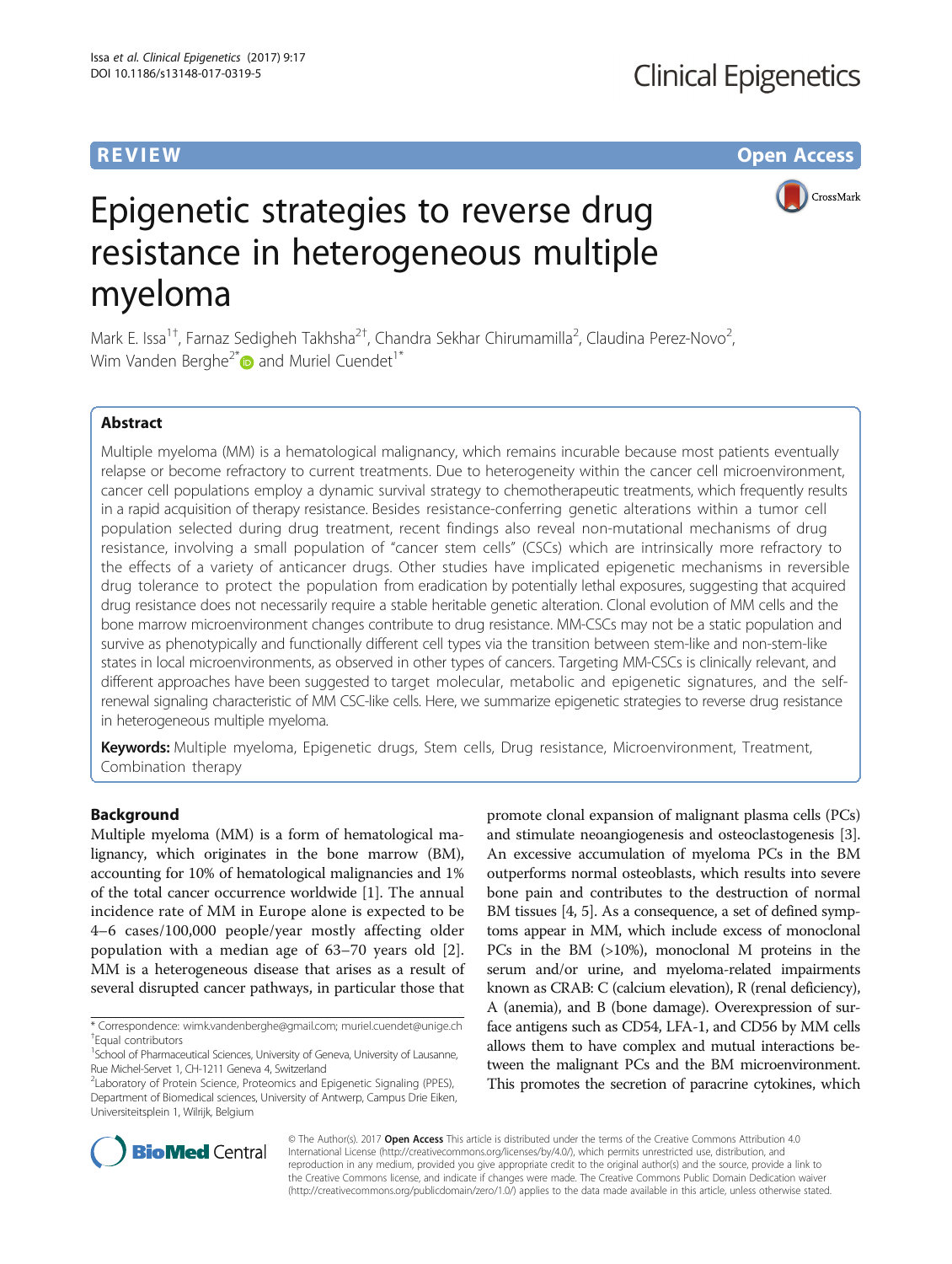lead to tumor cell survival, drug resistance and angiogenesis [\[6](#page-9-0)].

MM pathogenesis remains poorly understood, and the clinical response differs among MM patients due to the inter-individual variability and to the heterogeneous nature of the disease. Treatment options therefore vary based on the (epi)genetic profile of the MM patient, which are divided into high and standard risks. Modifications in the DNA sequence, compromising chromosomal transformations, deletions, and point mutations are thought to be crucial for the malignant transformation of PCs leading to MM [[7\]](#page-9-0). However, the stratification of higher risk group from the lower risk group is ambiguous due to the lack of universally acclaimed prognostic markers representing the exact molecular heterogeneity of this disease.

# Epigenetic hallmarks of MM

Recent studies indicated that in addition to genetic aberrations, epigenetic modifications directly contribute to MM development [[8](#page-9-0)–[13](#page-9-0)] (Fig. 1). Mechanisms of these modifications include the effects of microRNAs and those of polycomb proteins, DNA methylation, histone modifications, and chromatin remodeling [[14](#page-9-0)–[16\]](#page-9-0). In addition, genetic mutations of epigenetic modifier enzymes, and histone proteins identified by whole-exome sequencing approaches, further expand the epigenetic heterogeneity in MM [[17\]](#page-9-0) (Table [1\)](#page-2-0). It is currently well known that the development of MM involves a slow progression of earlier events consisting of monoclonal gammopathy of undetermined significance (MGUS)

followed by asymptomatic MM, which progressively evolves to symptomatic MM [[18\]](#page-9-0). In contrast to other hematological malignancies such as chronic lymphoid leukemia (CLL), MM is not derived from one single driver mutation, suggesting that MM is more heterogeneous in disease manifestation [\[19, 20](#page-10-0)]. Furthermore, the spectrum of epigenetic modifier mutations in myeloma is broad with no single mutation present in a large proportion of patients [\[17](#page-9-0)]. All stages of MM (from MGUS to MM pathogenesis) share many features of a slow accumulation of cytogenetic abnormalities like mutations/deletions of chromosomal regions. Moreover, the frequency of mutations in epigenetic modifier genes encoding histone methyltransferases, histone acetyltransferases, and DNA (hydroxyl)methylation enzymes is significantly increasing upon cancer treatment [\[17](#page-9-0)]. Thus, from a basic biology standpoint, genetic alterations accompanied by epigenetic ones are the driving forces behind the MM pathogenesis [[21\]](#page-10-0). Extensive research has shown that overall genome-wide hypomethylation pattern in cancer cells may lead to the reactivation of transposable elements and transcription modification of silenced genes [\[11,](#page-9-0) [22](#page-10-0)]. In contrast, DNA hypermethylation is responsible for the silencing of tumor suppressor genes in a variety of human malignancies, including MM [\[11](#page-9-0)]. The most important epigenetic change observed in MM is the global hypomethylation, which is associated with a poor disease prognosis [\[23\]](#page-10-0). Heuck et al. showed that myelomagenesis involved stage-specific alterations in DNA methylation suggesting that this phenomenon could be useful for distinguishing normal PCs from MGUS cells [[9](#page-9-0)]. They also

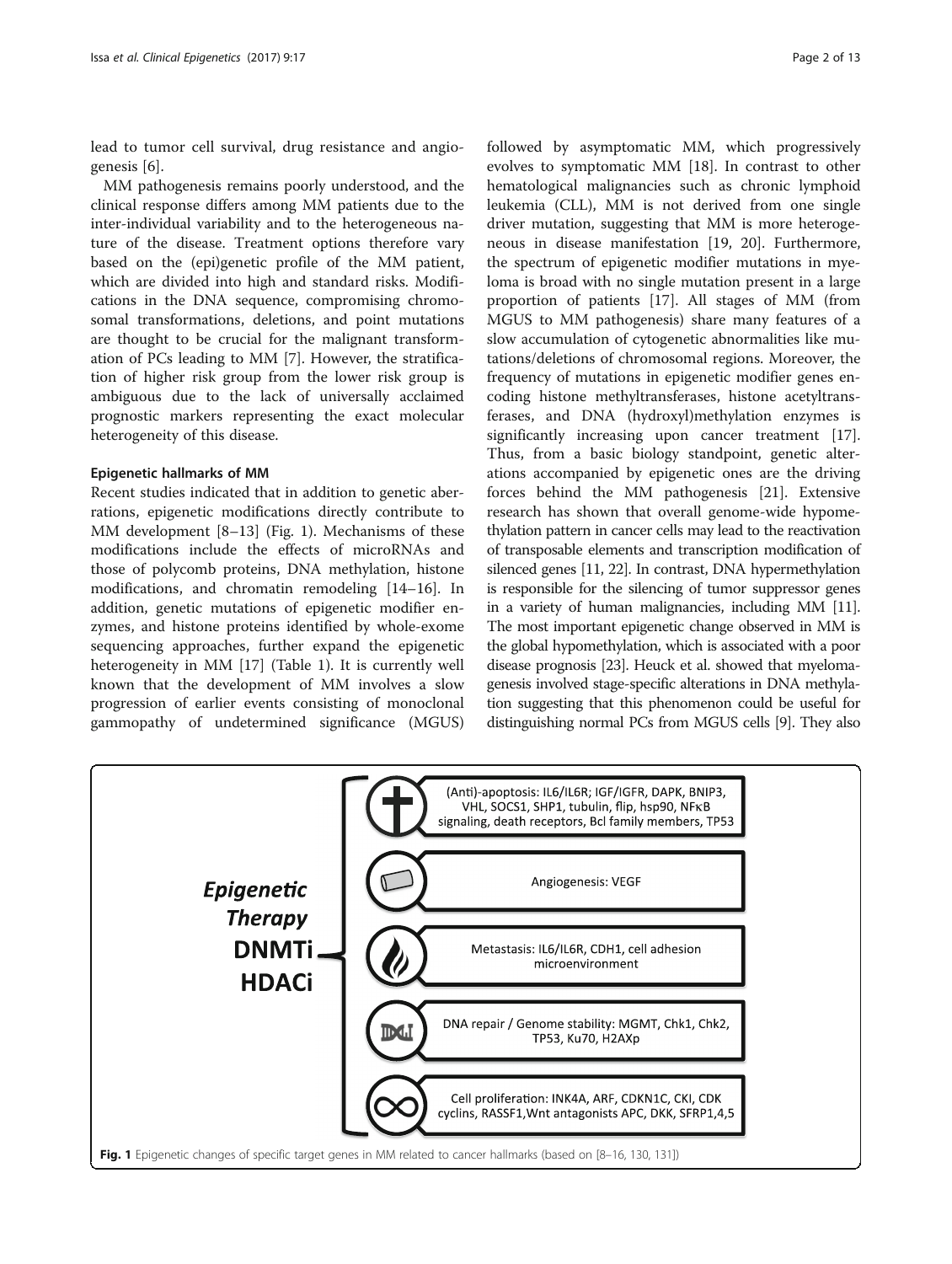<span id="page-2-0"></span>Table 1 Summary of genetic mutations in epigenetic writerreader-eraser proteins or histones in MM

| <b>Mutations epigenetic</b><br>writer, reader, or<br>eraser enzymes | Epigenetic activity,<br>mutation info<br>Loss of function (LOF)<br>Gain of function (GOF)    | References |
|---------------------------------------------------------------------|----------------------------------------------------------------------------------------------|------------|
| DNMT3A, TET2                                                        | DNA (hydroxy)methylation,<br>I OF<br>Reduced overall patient<br>survival                     | [17, 40]   |
| ARID1A/2/4A/5B                                                      | SWI-SNF chromatin<br>remodelling, LOF                                                        | $[17]$     |
| CHD <sub>2/4</sub>                                                  | Chromodomain, missense,<br>frameshift mutations, LOF                                         | $[17]$     |
| SFTD <sub>2</sub> /B <sub>2</sub>                                   | Histone H3K9 methylase,<br>I OF                                                              | [17]       |
| <b>UTX/KDM6A</b>                                                    | Histone H3K27 demethylase,<br>missense mutations, LOF<br>Reduced overall patient<br>survival | [17, 154]  |
| UTY                                                                 | Histone H3K27demethylase,<br>LOF                                                             | [154]      |
| F7H <sub>2</sub>                                                    | Histone H3K27 methylase,<br>LOF                                                              | [155]      |
| MMSET/NSD2/WHSC1                                                    | Histone H3K36K27<br>(de)methylase, translocation,<br>point mutations, LOF/GOF                | [156, 157] |
| MI   1/2/3/4/5                                                      | Histone H3K4 methylase,<br>missense/nonsense/<br>frameshift/splice-site<br>mutations, LOF    | [53]       |
| EHMT <sub>2</sub>                                                   | Histone H3K9 methylase,<br>missense mutations                                                | $[17]$     |
| KDM3B                                                               | Histone H3K9 demethylase,<br>missense/nonsense/splice-site<br>mutations                      | $[17]$     |
| EP300/CREBBP                                                        | Histone acetylase, missense/<br>nonsense/frameshift<br>mutations, LOF                        | $[17]$     |
| <b>Histone mutations</b>                                            | <b>Histone variant</b>                                                                       | Reference  |
| HIST1H1B/C/D/E                                                      | Core/linker histone,<br>missense mutations.<br>frameshift insertion/<br>deletion mutations   | $[17]$     |

observed that while the early stages of MGUS were characterized by a hypomethylation status of tumor suppressor genes of B cells, when compared to normal PCs, the later stages were distinguished by a predominant hypermethylation reaching the maximum level in relapsed cases [\[9](#page-9-0), [24, 25](#page-10-0)]. These findings indicate that an early demethylation in repetitive elements may be a potential destabilizing factor in MM pathogenesis, an effect that could promote secondary genetic events leading to the development of a full-blown disease [[9\]](#page-9-0). Furthermore, gene-specific hypermethylation in 77 genes has also been identified during the transition of

MGUS to MM [\[24](#page-10-0), [25\]](#page-10-0). These genes are mostly tumor suppressor genes involved in developmental, cell cycle, and transcription regulation pathways [\[24](#page-10-0), [25\]](#page-10-0). In MM patients, promoter hypermethylation of certain tumor suppressor genes including p15, p16, VHL, XAF1, IRF8, TP53, CDKN2A, CDKN2B, DAPK, SOCS1, CDH1, PTGS2, CCND2, and DCC was shown [\[26](#page-10-0)–[33](#page-10-0)]. Of interest, DNA hypermethylation of the cell cycle inhibitors *p15* and *p16*, cyclin-dependent kinase inhibitor 2A (CDKN2A), and TGFBR2 has been associated with poor prognosis in MM patients [\[27](#page-10-0), [32](#page-10-0), [34](#page-10-0), [35](#page-10-0)]. Additionally, the most prominent DNA hypermethylation changes were observed in the 15% of patients with t(4;14) translocations, where the 4p16 break point occurred to the 5′ intron of multiple myeloma SET domain (MMSET), causing MMSET overexpression [\[36\]](#page-10-0).

The major determinants of physiological DNA (hydroxy)methylation levels are the DNA methyltransferase (DNMT) enzymes [\[37\]](#page-10-0), including DNMT1, DNMT3A and DNMT3B [[38, 39\]](#page-10-0), and DNA hydroxymethylase teneleven translocation (TET) enzymes. Whole-exome sequencing approaches in MM have recently identified various DNMT3A and TET2 mutations in MM [\[17,](#page-9-0) [40](#page-10-0)] (Table 1). However, the full extent of their involvement in the pathogenesis of MM disease and high risk behavior remains unclear [\[41](#page-10-0)]. Typically, transformation into MM is accompanied by progressive hypermethylation with maximum methylation seen in relapsed disease. Furthermore, it has been shown that the expression of DNMT1 within PCs from MM patients increased progressively and significantly through the disease course when compared to healthy PCs [[42](#page-10-0)]. In contrast, DNMT3A and DNMT3B de novo methyltransferases were found to be underexpressed in both MGUS individuals and MM patients when compared to DNMT1 expression level [[42](#page-10-0), [43\]](#page-10-0). Although MM is characterized by widespread alterations in DNA methylation, DNA hydroxymethylation has also been observed in transcribed genes [[43\]](#page-10-0). The cause of this aberrant expression of DNMTs is still unknown but it may be linked to the progressive increase in cell proliferation activity occurring in the various stages of the disease [[44, 45](#page-10-0)]. It is already known that the expression level of DNMTs is "cell cycle" dependent and is elevated in cells with high proliferation rates [\[46, 47\]](#page-10-0). Altogether, DNA methylation changes in MM involve dynamic interplay of multiple signaling cascades, microRNAs (miRNAs) and noncoding RNA with DNMT and TET activities [[48\]](#page-10-0).

In contrast to DNA methylation, the landscape of histone modifications is more dynamic and constantly evolving [[49\]](#page-10-0). Histones, and their modifications, are critical components of cellular programming and epigenetic inheritance. Structural changes in active euchromatin or silenced heterochromatin are controlled by chromatin writer, reader, and eraser enzyme complexes. They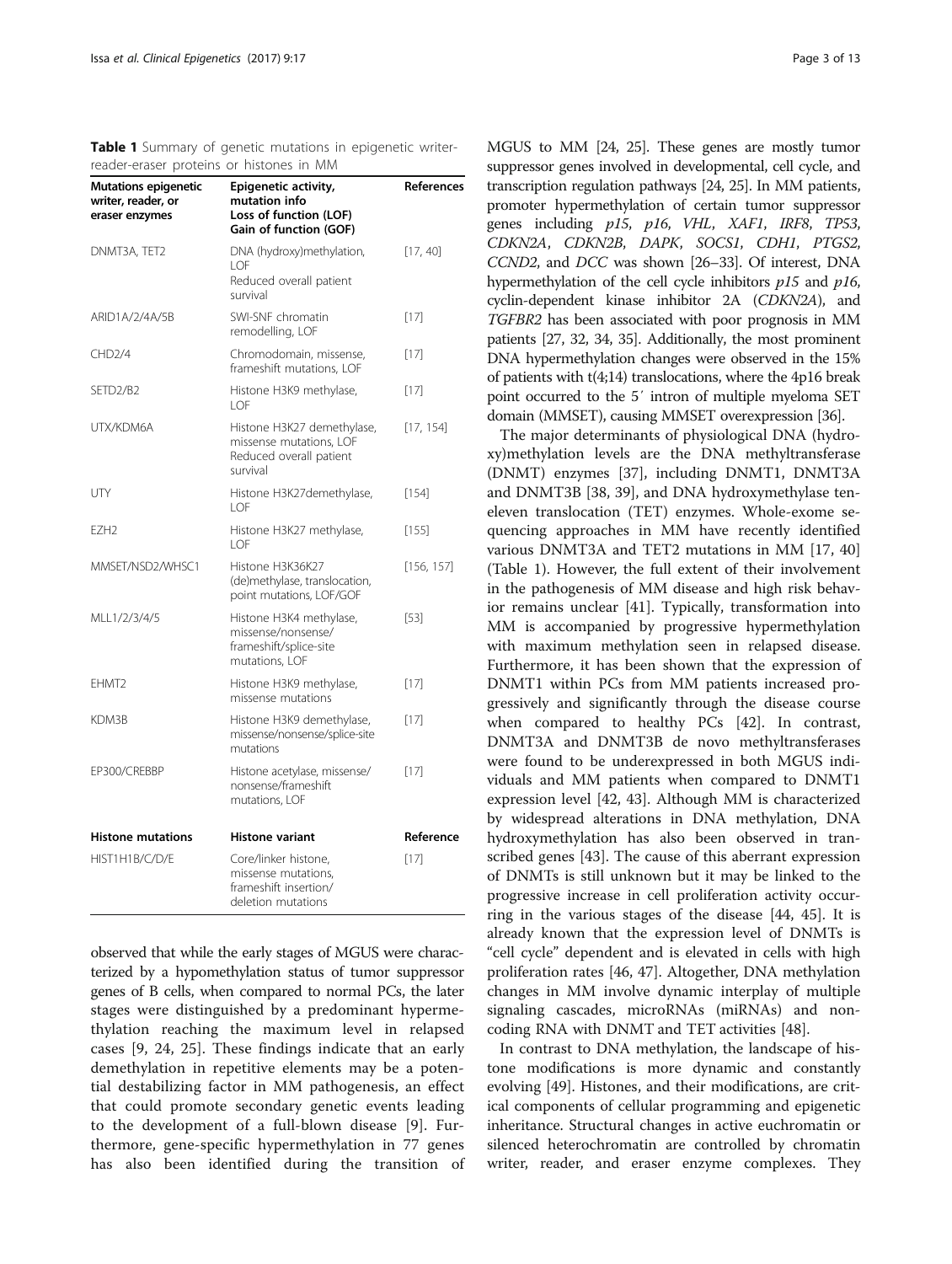determine nucleosome positioning (histone octamers) along the DNA or reversibly modify (acetylation, phosphorylation, methylation, ubiquitination, glycosylation, sumoylation) histones on lysine, arginine, serine, or threonine residues of amino-terminal histone tails and establish specific chromatin states, which are involved in transcription regulation [[50\]](#page-10-0). Recently, exome sequencing in MM has uncovered novel driver mutations in linker histones and multiple chromatin-modifying writerreader-eraser enzymes, including H(D)MTs, HATs, ATP remodeling, and chromodomain proteins, spurring high interest how such mutations change enzyme activities or histone modification patterns and gene expression patterns in MM [[16](#page-9-0), [49](#page-10-0), [51](#page-10-0)–[53](#page-10-0)] (Table [1](#page-2-0)).

Histone deacetylases (HDACs) are dysregulated in MM with an aberrant overexpression of class I HDACs. This is correlated to a reduced overall survival of patients with MM [\[54\]](#page-10-0). MM cell lines also showed a transcriptional upregulation of the histone methyltransferase (HMT) enhancer of zest homolog 2 (EZH2) as compared to healthy PCs which do not express EZH2 [\[55](#page-10-0)]. EZH2 belongs to a polycomb repressive group protein 2 (PRC2) complex that mediates silencing of gene transcription at the chromatin level through its HMT activity [[56\]](#page-10-0). H3K27me3 is known to be methylated by EZH2 [[56\]](#page-10-0). The increased EZH2 expression in MM cell lines may be mediated by interleukin 6 (IL6) in growth factordependent cell lines, caused by IL6-dependent c-Myc or Stat3 transcription factor activation controlling EZH2 transcription or via posttranscriptional miR-26a regulation [[55, 57, 58](#page-10-0)]. Several studies have demonstrated the association between IL6 and proliferation response in MM cell lines [\[58](#page-10-0)–[60\]](#page-10-0). In contrast to normal PCs that do not express EZH2, IL6 stimulation induced EZH2 protein expression in growth factor-dependent cell lines, while EZH2 was constitutively expressed in growth factor-independent cell lines [[55](#page-10-0)]. The increased expression of EZH2 correlated with proliferation and B cell terminal differentiation [[55](#page-10-0)].

Furthermore, the HMT MMSET protein is upregulated in all cases of MM with  $t(4;14)$  (p16;q32) translocations, accounting for approximately 15–20% of all patients with a poor prognosis [[61, 62](#page-10-0)]. The HMT MMSET protein functionally interacts with corepressors and HDACs [\[63](#page-10-0)], catalyzing H4K20 trimethylation gene and loss of histone acetylation [[63](#page-10-0), [64](#page-10-0)]. Using the latest in Orbitrap-based technology, top-down mass spectrometry in MM patients with high and low MMSET expression has identified complex combinatorial H3 K14/K23 acetylation control of trivalent H3 K9/K27/K36 methylation marks [\[51, 52\]](#page-10-0).

Additionally, MMSET enhances the function of HDAC 1 and 2, and the histone demethylase LSD1, suggesting that it is a component of corepressor complexes [[63](#page-10-0), [65](#page-10-0)]. Moreover, shRNA-mediated knockdown of MMSET was associated with the viability of MM cells [[63\]](#page-10-0). This suggests a possible biological role of MMSET in malignant cell growth. Interestingly, MMSET plays a major role in constitutive activation of NF-κB, which is frequently deregulated in MM, by directly interacting with it and recruiting NF-κB target gene promotors, such as IL6, IL8, VEGFA, cyclin D, and Bcl-2 [[66](#page-10-0)]. This leads to an elevation of histone H3K36me2 and H3K36me3 marks at the promoters resulting in their activation [[66](#page-10-0)].

MiRNAs play a crucial role in the regulation of different cell functions, including cell differentiation, development, and apoptosis [\[67](#page-11-0)]. High throughput and functional studies have demonstrated aberrant miRNA expression in several human malignancies, where they can act as oncogenic molecules or as tumor suppressors, depending on their target transcripts [[68](#page-11-0)–[71](#page-11-0)]. MiRNAs also interact with important epigenetic regulators involved in the pathogenesis of MM. For example, inactivation of the tumor-suppressive miR-194-2192 cluster and miR-203 is associated with the pathogenesis of MM [[72, 73\]](#page-11-0). These studies suggested that these miRNAs target the IGF pathway, preventing enhanced migration of PCs into BM. Furthermore, they are positive regulators for p53 and their downregulation plays an important role in MM development [[74](#page-11-0)]. Pichiorri et al. compared the expression profile of miRNA in 49 MM cell lines, 16 BM CD138<sup>+</sup> isolated from MM patients and 6 from MGUS patients, demonstrating that a common miRNA signature was associated with the multistep transformation process of MM [\[74](#page-11-0)]. Additionally, comparison of MGUS and MM samples with normal PCs, highlighted important miRNAs, including miR-32 and miR-17-92 cluster (located on chromosome 13), which were only upregulated in MM cells [[75](#page-11-0)–[77](#page-11-0)]. These miRNAs downregulated the expression of SOCS-1, which is frequently silenced in MM and plays an important role as inhibitor of IL6 signaling. MM patients with the deletion present on chromosome 13 showed a reduced survival rate [\[78](#page-11-0)]. Finally, miRNA expression may be regulated by DNA methylation and histone modifications [\[70](#page-11-0)]. Global miRNA suppression in MM could be due to hypermethylation of miRNA, such as miR-152, miR-10b-5p, and miR-34c-3p [[79](#page-11-0)]. Re-expression of these miRNAs led to the suppression of oncogenes, inhibition of proliferation, and induction of apoptosis in MM cells, which suggested that miRNAs could act as potential tumor suppressors in this malignancy [\[79](#page-11-0)]. However, the mechanisms that control the expression of miRNAs are still mainly unknown.

# Epigenetic hallmarks of MM cancer stem cells

The most detailed characterizations of epigenetic alterations have been conducted in the whole cancer cell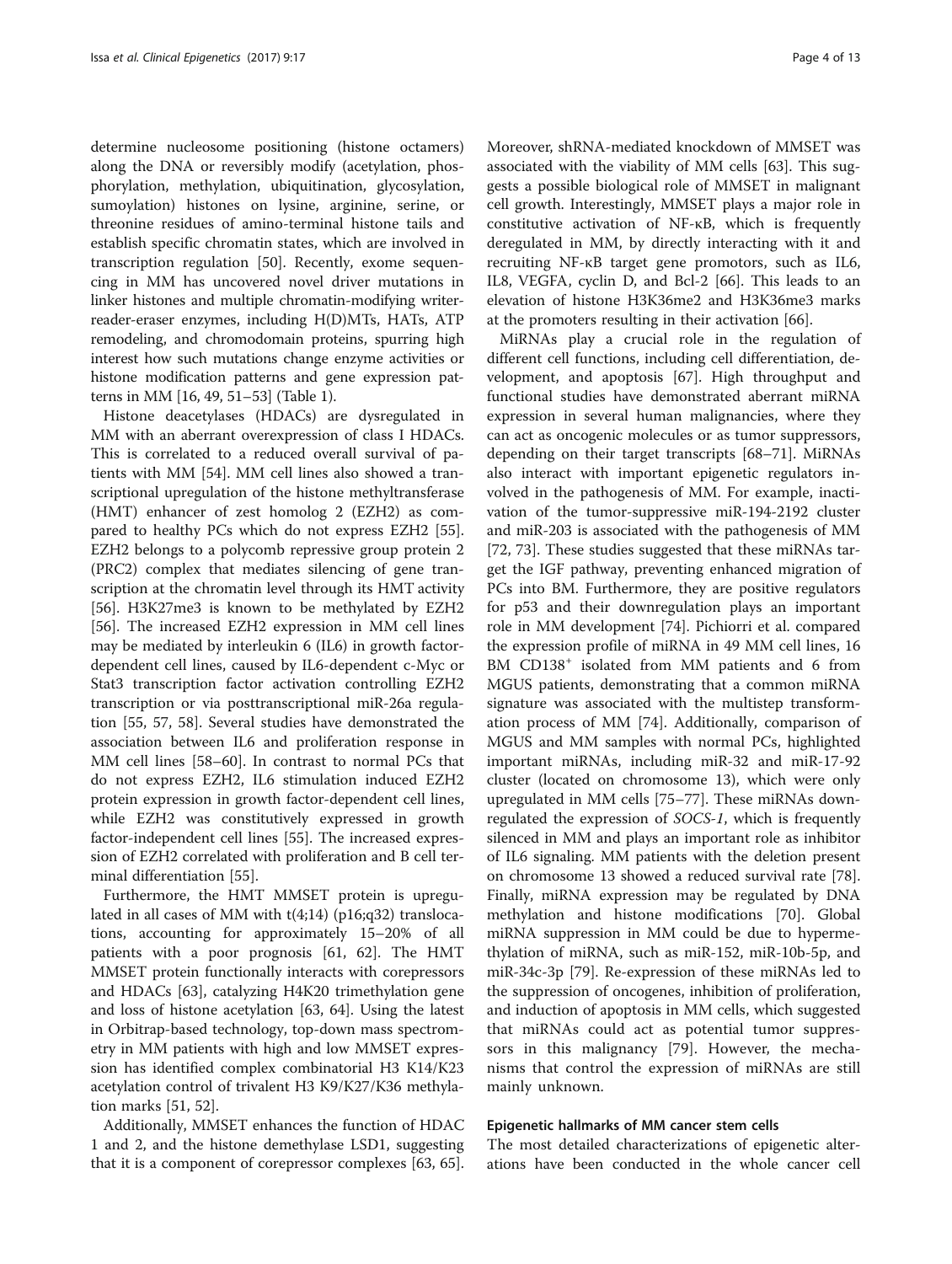populations that form tumors or in cancer cell lines. The novel paradigm that tumors are composed of heterogeneous cell populations, namely tumoral cells and cancer stem cells (CSCs), imposes on the scientific community to address the specific epigenetic modifications in each cell population. In this part, the recent discoveries made regarding epigenetic modifications in CSCs, with a particular focus on MM, will be discussed.

The CSCs theory hypothesizes that a subset of tumor cells exhibits self-renewal properties and differentiation capabilities and is equipped with detoxification tools, such as ABC efflux transporters and aldehyde dehydrogenases [[80](#page-11-0)], rendering those cells, named CSCs, highly resistant. CSCs are believed to be capable of replenishing the tumor and to be responsible for tumor relapse [\[81](#page-11-0)]. Using stem cell markers, including but not limited to CD24, CD34, CD44, CD133, and ALDH1, CSCs have been identified in virtually all cancers. However, although these CSCs markers have been demonstrated to identify cells capable of recapitulating the tumor in immunodeficient mice, heterogeneous cell populations have also been identified based on the use of these cell markers, suggesting that parental cells might undergo some changes during tumor progression [\[15](#page-9-0)]. For this reason, it has been suggested that CSCs should be identified based on functional assays. This stimulated a debate on the origin of CSCs and their role in tumor progression. Lineage tracing experiments conducted in adult murine normal stem cells (NSCs) demonstrated that NSCs exhibiting specific mutations represent the cancer cells of origin in skin, colon, leukemic, and brain tumors [\[15](#page-9-0)]. However, other reports indicated that CSCs can originate from more committed cells that acquire stem cell features, including self-renewal and differentiation capabilities [[15\]](#page-9-0). This uncertainty in the origin of CSCs stimulated the search to understand how CSCs originate, their relationship to NSCs and other tumoral cells.

In order to understand the differences between CSCs and NSCs or between CSCs and tumoral cells, gene expression and transcriptional profiles were characterized and compared in each cell type. Developmental pathways, such as Hedgehog (HH), Notch, and Wnt/β-catenin, which control self-renewal and differentiation, were found to be extensively deregulated and subject to epigenetic alterations in CSCs. These pathways play pivotal roles in embryonic and tissue development. They are specifically involved in the regulations of NSCs, cell fate determination, and stem cell maintenance. Their deregulation contributes directly to tumor development, resistance, and metastasis. Epigenetic mechanisms involved in the regulation of CSCs, NSCs, and tumoral cells were investigated, and important observations have been made linking epigenetic alterations to survival advantages, tumor initiation, and resistance [[15](#page-9-0), [82](#page-11-0)].

HH signaling pathway is involved in the regulation of stem cell proliferation in various tissues, and alterations have been shown to contribute to tumor development [[83, 84\]](#page-11-0). This pathway starts by the binding of a HH ligand to the patched-1 (PTCH-1) receptor, which results in the activation of smoothened (SMO), a transmembrane receptor. SMO, in turn, activates a family of transcription factors named GLI, which ultimately leads to the activation of target genes [[84](#page-11-0)]. HH ligand promoted MM-CSCs (CD138<sup>−</sup> cells) expansion with no effect on differentiation; whereas, HH pathway blockade with cyclopamine inhibited MM-CSCs expansion, diminished the clonal capacity of the MM cell lines NCI-H929 and KMS12, and decreased the CD138<sup>−</sup> population through the induction of PC differentiation, suggesting that HH signaling plays a key role in the maintenance of MM-CSCs [\[83](#page-11-0)]. Various epigenetic variations of the HH signaling pathway have been described [\[85\]](#page-11-0). PTCH-1 promoter hypermethylation has been reported in several cancers, including gastric, ovarian, and breast cancers, causing a downregulation of the active form of the tumor suppressor PTCH-1 [[85\]](#page-11-0). Treatment with 5 azacitidine (AZA) resulted in the unmethylation of PTCH-1 promoter, upregulation of PTCH1 expression, and apoptosis in gastric cancer cell lines [\[85\]](#page-11-0). Furthermore, the promoter HH-interacting protein (HHIP), another negative regulator of the HH signaling pathway, was found hypermethylated in liver cancer and pancreatic tumors, but no methylation was detected in adjacent healthy tissue (Table [2](#page-5-0)) [[85\]](#page-11-0). In contrast, HH promoter is methylated in normal gastric tissue, but not in gastric carcinoma samples. Taken together, these results shed light on the importance of epigenetic deregulations in this pathway where tumor suppressor genes are deactivated and oncogenes activated during tumorigenesis.

Notch signaling is an evolutionary conserved pathway crucial for normal development and growth. It consists of five ligands and four transmembrane receptors. The five ligands are Jagged (JAG)-1 and JAG-2, and Deltalike (DLL)-1, DLL-3, and DLL-4; and the four transmembrane receptors are Notch-1, Notch-2, Notch-3, and Notch-4. Upon binding of a ligand, a Notch transmembrane receptor is cleaved to produce the Notch intracellular domain (NICD). NICD then translocates to the nucleus where it acts to upregulate the expression of Notch target genes related to proliferation, differentiation, and survival [\[15,](#page-9-0) [86\]](#page-11-0). Aberrant activity of the Notch signaling pathway has been implicated in various neoplastic processes, including stem cell maintenance, metastasis, and angiogenesis. In MM, Notch activation promoted cell proliferation and accelerated disease progression; whereas, inhibition of Notch induced apoptosis, sensitized cells to chemotherapy, and prevented MM-induced osteoclast activation [\[87\]](#page-11-0). These studies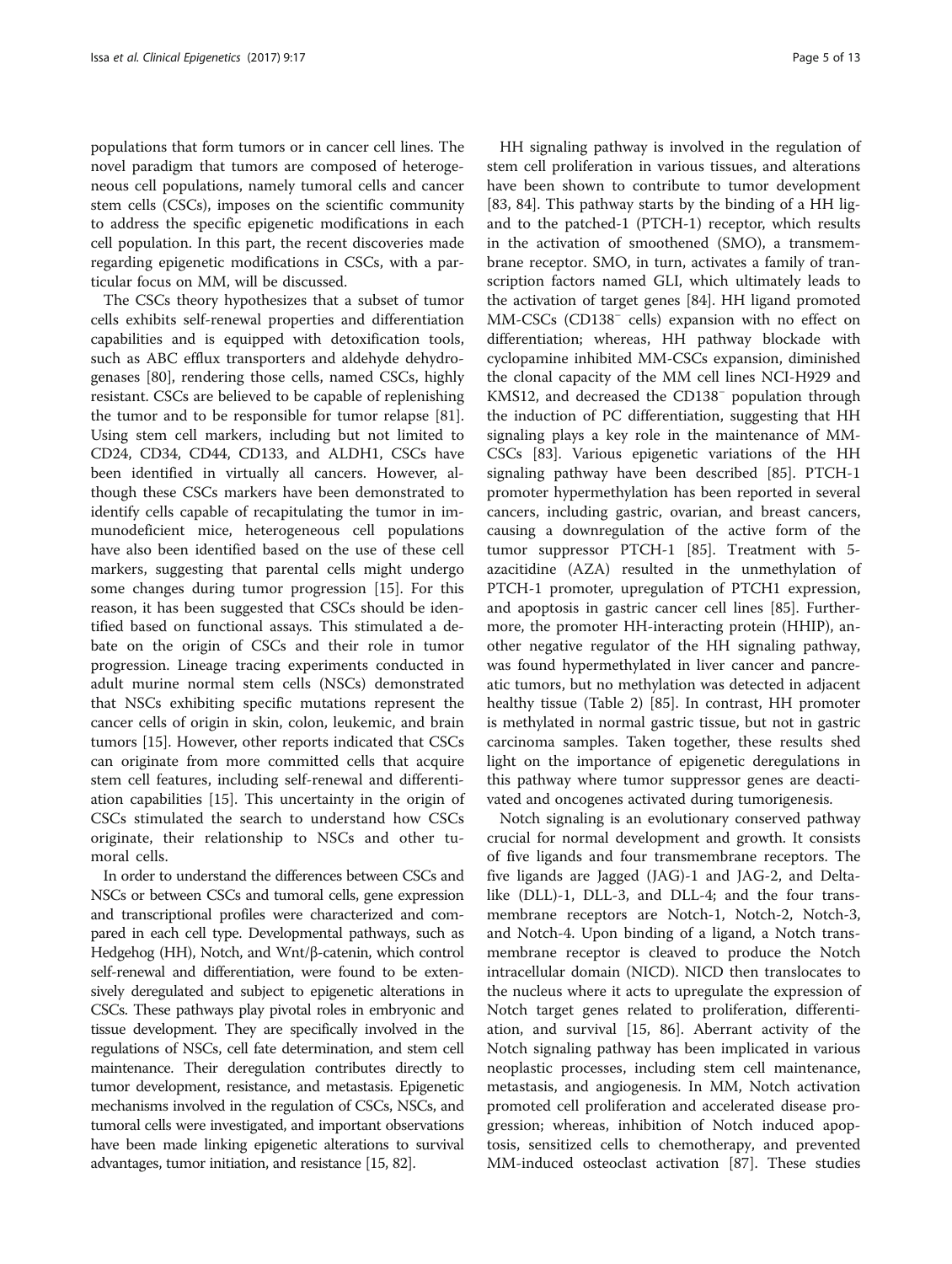<span id="page-5-0"></span>Table 2 Summary of key epigenetic modifications found in MM and their therapeutic agent when available

| Cancer cells      | Epigenetic target/pathway | Epigenetic alteration | Therapeutic agent | Reference |
|-------------------|---------------------------|-----------------------|-------------------|-----------|
| Gastric           | PTCH-1/HH                 | Hypermethylation      | 5-AZA             | [85]      |
| Liver, pancreatic | HHIP/HH                   | Hypermethylation      |                   | $[85]$    |
| <b>MM</b>         | JAG-2/Notch               | Hyperacetylation      |                   | $[88]$    |
| <b>MB</b>         | HES1/Notch                | miRNA-199b-5p         | 5-A7A             | $[89]$    |
| Colon             | Notch1/Notch              | miRNA-34a             |                   | [90]      |
| <b>MM</b>         | β-catenin/Wnt             | Hypermethylation      |                   | $[94]$    |
| <b>MM</b>         | E-cadherin/Wnt            | miRNA-23A             |                   | [16]      |
| <b>MM</b>         | <b>HDACs</b>              | acetylation           | PNB               | [147]     |
| <b>MM</b>         | HDAC6                     | acetylation           | RCL               | [143]     |

5-AZA 5-azacytidine, MB medulloblastoma, MM multiple myeloma, PNB panobinostat, RCL ricolinostat

highlight the importance of Notch signaling in maintaining MM-CSCs and in disease progression.

Epigenetic modifications affect the Notch signaling pathway at multiple levels, including ligands, receptors, and downstream effectors. In MM, the Notch ligand JAG-2 has been found overexpressed and the JAG-2 promoter region is aberrantly acetylated in MM cell lines and patient samples, an effect inflicted on histone acetylation and regulated by HDACs. Decreased SMRT levels were found in MM cell lines and patient samples, which resulted in an upregulation of Notch signaling. SMRTs are corepressors that typically recruit HDACs to promoter regions. The restoration of SMRT function induced JAG-2 downregulation as well as MM cell apoptosis. These results indicate a correlation between the acetylation status of the JAG-2 promoter and reduced levels of the SMRT corepressors in MM cell lines (Table 2) [\[88\]](#page-11-0). Notch pathway is also subject to regulation by miRNAs, which have been implicated in tumor growth, invasion, and metastasis. For instance, miRNA-199b-5p was found to negatively regulate HES1, a transcription factor involved in Notch signaling, an effect that negatively regulated the proliferation of medulloblastoma (MB) cells. In addition, overexpression of miRNA-199b-5p inhibited the expression of several stem cell specific genes, decreased the MB (CD133<sup>+</sup>) stem cell subpopulation, and inhibited the engraftment of MB cells in nude mice. In an analysis of 61 MB patients, miRNA-199b-5p expression was significantly higher in non-metastatic cases than that in metastatic ones and correlated positively with better overall survival. These data showing the downregulation of miRNA-199b-5p in metastatic MB suggest a potential silencing mechanism through epigenetic or genetic alterations. The use of 5 aza-2′-deoxycytidine, a DNA methylation inhibitor, resulted in a lower miRNA-199b-5p expression in a panel of MB cell lines, indicating an epigenetic mechanism of regulation of Notch in those cells (Table 2) [\[89\]](#page-11-0). In addition, microRNA-34a was shown as a tumor suppressor that regulated cell fate in early-stage dividing colon CSCs. Differentiating progeny exhibited higher levels of miRNA-34a; whereas, self-renewing CSCs displayed low levels. Interestingly, the balance between self-renewal and differentiating progeny was altered by miR-34a loss of function and gain of function experiments both in vitro and in vivo (Table 2). This phenomenon was found to be mediated by the sequestering actions of miR-34a on Notch1 mRNA, an effect that produced a threshold-like behavior where a Notch signal level determined self-renewal or differentiation. These findings demarcated an interesting feature in which miRNA regulated cell fate in CSCs [[90\]](#page-11-0).

The Wnt/β-catenin signaling pathway is involved in the regulation of self-renewal and differentiation of stem cells in several organs, including the bone marrow, skin, and intestinal crypt. This pathway includes 19 ligands and 10 receptors. The activation of the canonical pathway causes an accumulation of β-catenin in the cytoplasm, which in turn translocates to the nucleus and alters the expression of Wnt target genes. Aberrant Wnt signaling activity has been implicated in the development of several solid and hematological malignancies [[91\]](#page-11-0). In MM, β-catenin was found to be constitutively activated, and the disruption of the active form of β-catenin appears as a promising therapeutic strategy in MM. The inhibition of Wnt/β-catenin downregulated the expression of Wnt target genes, induced cell death, inhibited tumor growth, and prolonged survival in mouse xenograft models [\[92](#page-11-0)]. This effect has been observed using either small molecules or siRNA directed towards β-catenin [[91, 93](#page-11-0)]. Epigenetic dysregulation of the Wnt/β-catenin pathway has been demonstrated in MM. Gene silencing hypermethylation of multiple Wnt inhibitors (SFRP2, SFRP3, SFRP5, DKK3, APC, and WIF1) and of E-cadherin, an intracellular adhesion molecule responsible for cytoplasmic anchoring of β-catenin, were associated with constitutive activation of Wnt signaling in MM cells (Table 2) [[94](#page-11-0)]. Furthermore,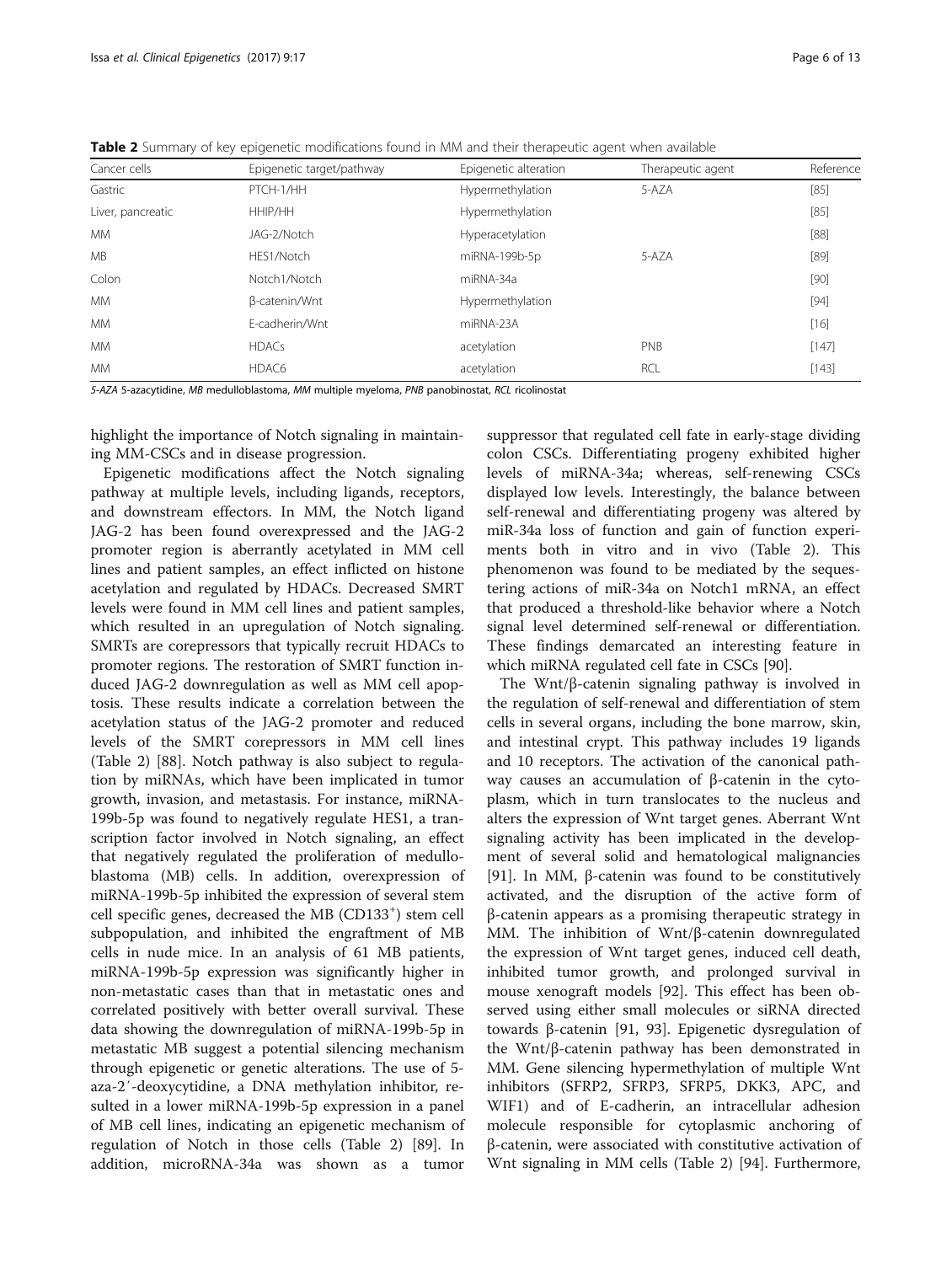miRNA-23A, a miRNA that downregulated E-cadherin expression in lung cancer cells has been reported to be upregulated in MM. In addition, the promoter of miRNA-203, a direct inhibitor of the Wnt pathway that is frequently downregulated in MM, has been found hypermethylated in MM. In contrast, miRNA-21 and miRNA-200A were upregulated in MM; a situation that points out that the function of miRNA is context and cell type dependent (Table [2\)](#page-5-0) [[16\]](#page-9-0).

# MM hallmarks of therapy sensitivity or drug resistance

Despite of the new therapeutic strategies for MM, including conventional chemotherapeutic agents, such as vincristine and doxorubicin, autologous stem cell transplant and novel agents such as bortezomib, thalidomide, and lenalidomide, MM remains predominantly incurable [[95](#page-11-0)–[97](#page-11-0)]. Depending on their stratification, patients are often subjected to treatments with frontline treatment options. The European medicines agency (EMA) considers oral combinations of glucocorticoids (prednisone), proteasomal inhibitors (thalidomide), and alkylating agents (melphalan) as a frontline therapy often followed by autologous transplantations [\[98](#page-11-0)]. Frontline therapies along with autologous transplantation have tremendously improved MM patients overall survival rate of 5 to 7 years, but MM patients often develop relapse over time and die of the disease in the refractory stage of treatment. There are several mechanisms that may play a role in MM resistance, including the bone marrow (BM) microenvironment, growth factors, genetic mutations, deregulated signaling pathways (e.g., multidrug resistance (MDR) genes, anti-apoptosis), clonal evolution of MM cells, and epigenetic gene inactivation [[99](#page-11-0)].

Many MM relapsing patients who become resistant to treatment reveal increased expression of the MDR protein [[100](#page-11-0), [101](#page-11-0)]. MDR refers to a pleiotropic resistance to several structurally unrelated chemotherapeutic agents after exposure to a single cytotoxic drug [[102\]](#page-11-0). Goldie and Coldman have hypothesized that the cause for this phenomenon is that a small number of potential resistant cells may be already present at diagnosis (before treatment) or may develop during treatment through spontaneous mutations, which later overgrow the sensitive cell population under the selective pressure of cytotoxic drugs [[103](#page-11-0)]. MM has been shown to be generally MDR-negative at diagnosis. Almost 6% of newly diagnosed MM patients with no prior therapy had weakly expressed MDR markers. Relapsed MM patients are associated with a high expression of MDR 1 gene (MDR1, 43%) and P-glycoprotein  $(P-gp, 50-83%)$  [\[104\]](#page-11-0). P-gp is the first known member of ATP-binding cassette (ABC) transporter superfamily, which acts as an ATPdependent efflux pump and is encoded by MDR1 gene [[105\]](#page-11-0). The interaction of P-gp with its substrates results in the efflux of the substrates (e.g., doxorubicin, alkaloids) from the intracellular space to the extracellular space which causes decreasing of therapeutic efficacy [[106\]](#page-11-0). Clinical trials with several P-gp inhibitors have demonstrated an increase of intracellular concentrations of affected drug, although the effects have been modest due to the lack of specificity and potency of those inhibitors [\[107](#page-11-0)].

Also, the BM microenvironment plays a fundamental role in drug resistance by regulating cell contacts between MM and BM stromal cells (BMSCs) and fibronectin adhesion, leading to cell survival, migration, and cell proliferation [\[108\]](#page-11-0). The mechanisms which lead to resistance due to the BM microenvironment in MM are soluble factor-mediated drug resistance (SFM-DR), including IL6 and cell-adhesion mediated drug resistance (CAM-DR), involving adhesion molecules (β1 integrins) [[109\]](#page-11-0). Moreover, it has been described that MM cells express the receptor activator of NFκB (RANK) mRNA [[110\]](#page-11-0), and BMSCs and osteoblasts express the corresponding RANK ligand (RANKL) [[111\]](#page-11-0). Binding of RANKL to RANK activates different signal transduction pathways in osteoclasts, including mitogen-activated protein kinase (MEK), extracellular signal-regulated kinase 1/2 (ERK1/2), phosphatidylinositol 3-kinase, (PI3K), Akt kinase, mammalian target of rapamycin (mTOR), and transforming growth factor  $β$  (TGF- $β$ )-activated kinase [\[112](#page-11-0)]. These signaling pathways are crucial for proliferation, survival, apoptosis, and drug resistance in cancer cells [[113](#page-11-0)]. Furthermore, CSCs identified in MM [[114, 115\]](#page-11-0), also referred to as cancer-initiating cells are resistant to chemotherapy, due to their ability to selfrenew [[116](#page-11-0)].

Furthermore, epigenetic alterations have been suggested to be involved in chemotherapy resistance in several cancer types including MM. Hypermethylation of tumor suppressor genes, including GPX3, RBP1, SPARC, and TGFB, may be involved in drug response and interaction with the BM [[117\]](#page-12-0). Another study has shown that MM patients treated with bortezomib have a higher global DNA methylation, which is associated with a higher overall survival (OS) than patients with a low global DNA methylation [\[118](#page-12-0)]. The combination of highly methylated global genome with low NFKB1 methylation status defined a specific subset of patients with better prognosis [[118\]](#page-12-0). Moreover, hypermethylation of CDKN2A, CDKN2B, TNF, and RB genes are more frequently shown in relapsed MM patients than in newly diagnosed patients [[9](#page-9-0)]. Furthermore, Nojima et al. showed that methylation at the promotor region of RASD1 gene in MM cells was correlated with its silencing and with reduced sensitivity to dexamethasone (DEX) [[119\]](#page-12-0). Treatment of RASD1 hypermethylated MM cell lines with 5-aza-2′-deoxycytidine restored the expression of the gene and consequently the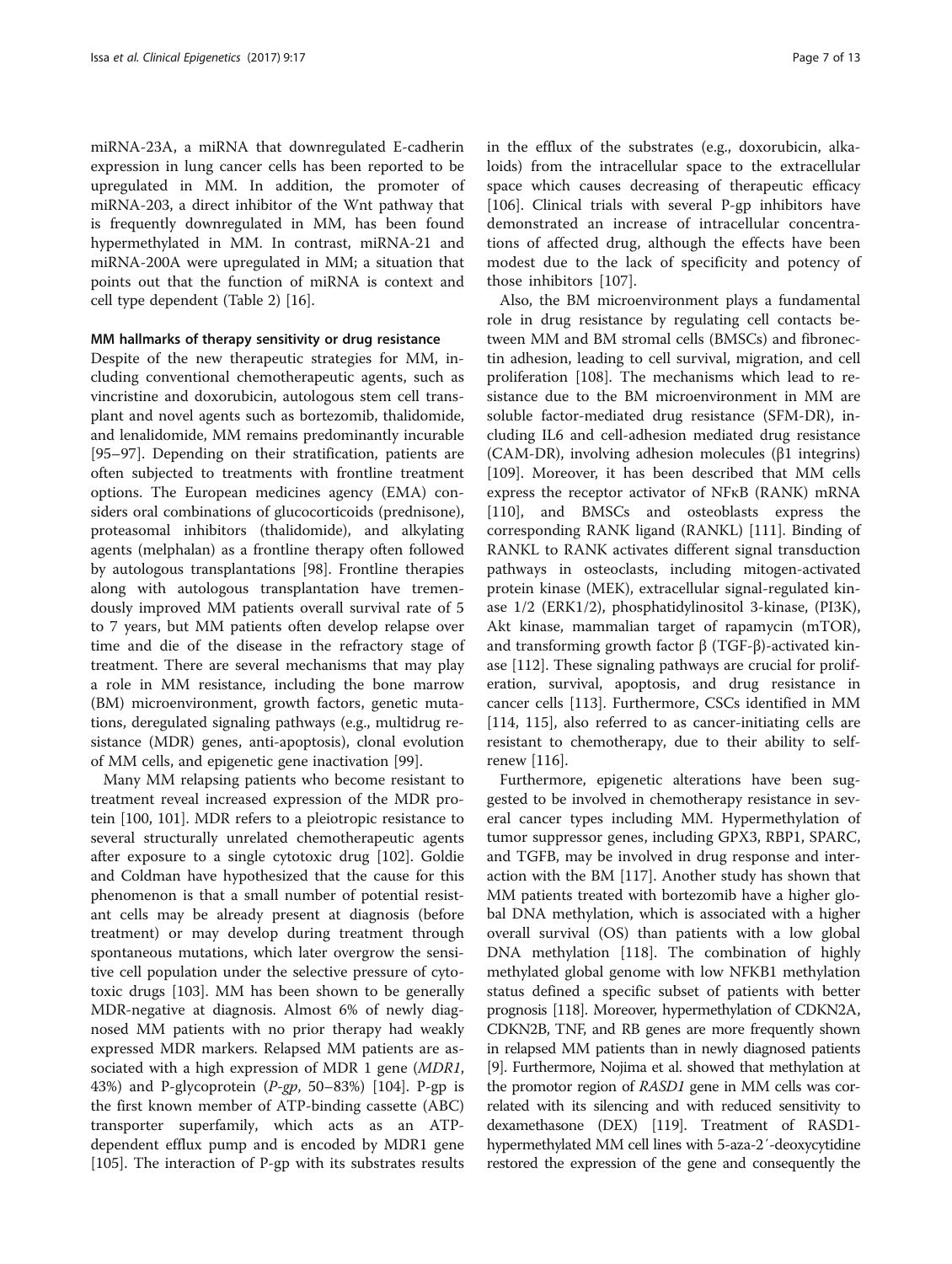<span id="page-7-0"></span>sensitivity to DEX [\[119](#page-12-0)]. In addition, alterations in chromatin modifications, such as histone methylation, are also involved in mediating chemotherapy resistance in MM. For example, anticancer drug-induced H3K27 hypermethylation is associated with CAM-DR in MM cells [\[120](#page-12-0)]. This is induced by H3K27 via inactivating phosphorylation of the transcription regulator EZH2 at serine 21, leading to the sustained expression of antiapoptotic genes, such as IGF1, B cell CLL/lymphoma 2 (BCL2), and hypoxia inducible factor 1, α subunit (HIF1A) [\[120\]](#page-12-0).

Finally, the increased frequency of mutations detected in genes encoding for histone methyltransferases and DNA methylation modifiers in treated patients, suggests that these events may either play a role in disease progression or occur more frequently following exposure to induction chemotherapy in resistant subclones [\[17](#page-9-0)]. Hence, the use of sequencing-based diagnostics in myeloma at diagnosis, during cancer therapy and upon relapse may allow to identify potentially prognostic and/or targetable (epi)genetic lesions and provide potential new targets for personalized therapeutic strategies. Moreover, continuous efforts for counteracting the refractory stage of this disease and drugs with superior efficacy are urgently needed [\[121](#page-12-0)].

### Epigenetic strategies to overcome drug resistance in MM

Several studies have shown that beside genetic mutations, epigenetic alterations participated also in tumor growth and chemotherapy resistance [\[122](#page-12-0), [123](#page-12-0)]. Epigenetic modifications are generally reversible, and this characteristic of allowing the malignant cell population to revert to a more "normal" state makes them an attractive therapeutic target. Chromatin-remodeling inhibitors targeting DNMTs, HMTs, HDACs, and bromodomain proteins or combinations thereof are currently being tested in various clinical trials for both cancer chemotherapies and cancer chemoprevention [[124](#page-12-0)–[126](#page-12-0)] (Table 3).

For example, DNMT inhibitors 5-aza-2'-deoxycytidine (decitabine; DAC) and 5-aza-2'-cytidine (AZA) appeared to be cancer cytostatic and cytotoxic as they trigger cell cycle arrest and DNA damage [[127](#page-12-0)–[129](#page-12-0)]. In MM cell lines, AZA showed anti-myeloma activity by p16 reexpression, caspase and PARP cleavage, and G0/G1 phase cell cycle arrest [\[130, 131\]](#page-12-0). Along the same line, DAC restored the expression of p15 by DNA methylation and induced a G0/G1- and G2/M-phase arrest linked with p21 and p38, respectively [[132\]](#page-12-0). In addition, antiapoptotic pathways involving IL6 and NF-κB were suppressed by AZA [\[133](#page-12-0)]. Finally, latest investigations on the MM epigenome using genome-wide methylation arrays demonstrated the therapeutic benefit of DNMT inhibitors to reverse bortezomib or glucocorticoid drug resistance [\[101](#page-11-0)]. For example DNA hypermethylation in CDKN2A, CDKN2B, TNF, and RB genes has been

Table 3 Overview of published clinical trial studies of epigenetic drugs in MM

| Epigenetic function    | Compound                                                               | Phase                         | Reference  |
|------------------------|------------------------------------------------------------------------|-------------------------------|------------|
| <b>BFT</b> inhibitor   | OTX015/MK-8628                                                         | I                             | [158]      |
| <b>BET</b> inhibitor   | CPI-0610                                                               | I                             | [159]      |
| <b>BET</b> inhibitor   | GSK525762                                                              | 1/11                          | [159]      |
| DNMT/HDAC<br>inhibitor | Azacitidine/<br>phenylbutyrate                                         | $\mathbb{H}$                  | $[159]$    |
| <b>HDAC</b> inhibitor  | Abexinostat                                                            | I                             | $[159]$    |
| <b>HDAC</b> inhibitor  | Belinostat                                                             | $\mathbb{I}$                  | [159]      |
| <b>HDAC</b> inhibitor  | $Cl-994$                                                               | $\mathbf{  }$                 | [159]      |
| <b>HDAC</b> inhibitor  | CUDC-907                                                               | I                             | [159]      |
| HDAC inhibitor         | Entinostat                                                             | I                             | [159]      |
| HDAC inhibitor         | <b>ITF2357</b>                                                         | $\mathbf{  }$                 | [159]      |
| HDAC inhibitor         | Panobinostat                                                           | $\mathbf{  }$                 | [159]      |
| HDAC inhibitor         | Panobinostat in<br>combination<br>with bortezomib<br>and dexamethasone | FDA approved                  | [146, 159] |
| <b>HDAC</b> inhibitor  | Panobinostat in<br>combination<br>with everolimus                      | 1/11                          | [159]      |
| <b>HDAC</b> inhibitor  | Rocilinostat                                                           | 1/11                          | [159]      |
| <b>HDAC</b> inhibitor  | Tefinostat                                                             | I                             | [159]      |
| <b>HDAC</b> inhibitor  | Valproate                                                              | ı                             | $[159]$    |
| <b>HDAC</b> inhibitor  | Vorinostat                                                             | 1/11                          | [159]      |
| HAT inhibitor          | Curcumin                                                               | Preliminary<br>clinical study | [160]      |

detected more frequently in relapsed MM patients treated with bortezomib [[101\]](#page-11-0).

Recent studies showed that HDACs are promising targets for the treatment of MM, whereby significant in vitro cell death and in vivo tumor regression were detected [[134\]](#page-12-0). The mechanisms by which HDAC inhibitors exert their effects in MM have been characterized and include the upregulation of cell cycle inhibitors, regulation of proapoptotic and antiapoptotic proteins, aggresome pathway activation, and proteasome inhibition. For instance, the HDAC inhibitor suberoylanilide hydroxamic acid (SAHA)-induced apoptosis in MM and B cell tumor cells, with increased p21 and p53 protein levels, dephosphorylation of Rb, and downregulation of Bcl-2. SAHA-induced cell death in a pattern indicative of calpain activation, and the calpain inhibitor calpeptin prevented SAHA-induced cell death, suggesting a mechanism by which HDAC inhibitors may exert their activity in MM [\[135](#page-12-0)]. Both SAHA and trichostatin A (TSA)-induced cell cycle arrest at the G1 phase and enhanced the apoptotic effects of TRAIL, a protein that induces apoptosis in MM cells. These effects of SAHA and TSA on the cell cycle were mediated by the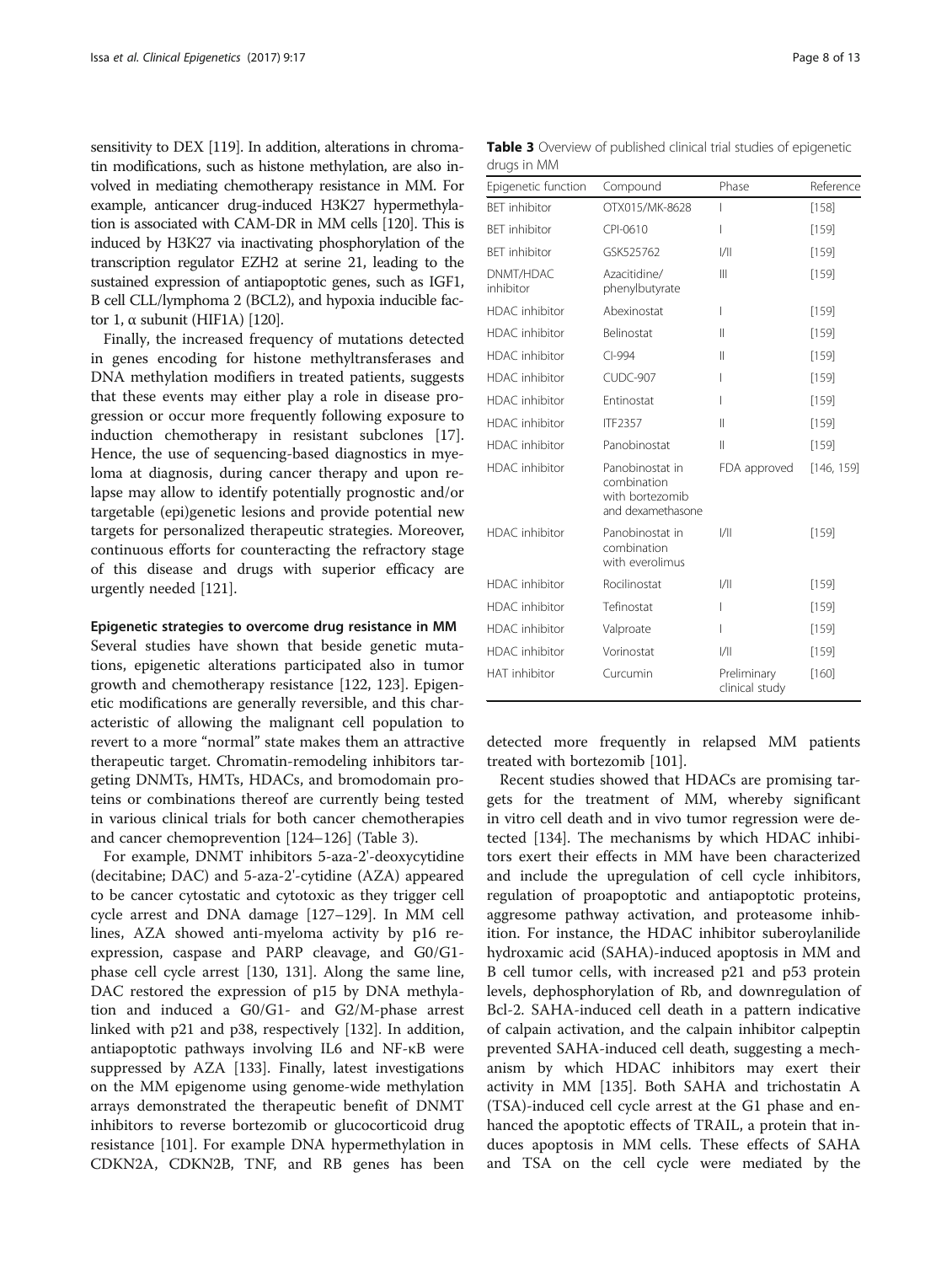upregulation of p21 and p27, and the inhibition of E2F transcriptional activity; whereas, the effects on apoptosis were mediated by the upregulation of Bim, Bak, Bax, Noxa, and PUMA, and downregulation of Bcl-2, Bcl-X, and IAPs. Interestingly, the apoptotic effects of TSA were increased by the proteasome inhibitor, MG132 [[136\]](#page-12-0). Panobinostat (PNB), a hydroxamic acid derivative, in combination with bortezomib (BTZ), a proteasome inhibitor, resulted in a synergistic activity against DEXsensitive and DEX-resistant MM cells, as well as in primary patient MM cells. BTZ and DEX are both used in combination as a first line therapy for MM (Tables [2](#page-5-0) and [3\)](#page-7-0) [\[137\]](#page-12-0). In the presence of BTZ, PNB induced αtubulin hyperacetylation and caused aggresome formation. These results suggested a potential clinical benefit of combining proteasome inhibitors with HDAC inhibitors [\[138\]](#page-12-0). The precise mechanism of synergy is exerted by the dual inhibition of the proteasome and aggresome pathways, which results in increased levels of polyuquitinated proteins leading to cellular stress and apoptosis. The aggresome pathway is responsible for shuttling ubiquitinated proteins for lysosomal degradation. Specifically, proteasome inhibition leads to the accumulation of ubiquitin protein aggregates. The transport of protein aggregates along the microtubule network is facilitated by HDAC6, whose inhibition leads to synergistically increased cellular stress and apoptosis when used in combination with proteasome inhibitors [[139\]](#page-12-0). Although this has been a central explanation for the synergistic effects, additional mechanisms have been characterized. For instance, preincubation with a subtoxic concentration of BTZ appeared to result in synergistic apoptosis induction in response to sodium butyrate and SAHA, two established HDAC inhibitors. The mechanism of this synergy was demonstrated as a BTZ-induced sensitization of U266 and MM.1S cells to sodium butyrate- and SAHAinduced mitochondrial dysfunction; caspase 9, 8, and 3 activation; and PARP degradation [[140](#page-12-0)]. These effects were associated with NF-κB inactivation, p53 induction, caspase-dependent cleavage of p21, p27, Bcl-2, and X-linked inhibitor of apoptosis, and a marked ROS generation. Interestingly, the combination of bortezomib/HDAC inhibitors resulted in a pronounced CD138<sup>+</sup> bone marrow cell death from MM patients, but this effect was not observed in the CD138<sup>−</sup> cell population, suggesting a differential effect between tumoral PCs and MM-CSCs [[140](#page-12-0)].

Although multiple HDAC inhibitors demonstrated important anticancer activities preclinically, their clinical utility has been limited due to adverse effects associated with pan-HDAC inhibition. Thus, isoform-selective inhibition may reduce those side effects. The inhibition of HDAC3 by knockdown or small-molecule inhibitor triggered significant MM cell growth inhibition via apoptosis. Importantly, HDAC3 inhibition, but not HDAC1 or 2, significantly augmented BTZ-induced cytotoxicity in vitro, and triggered tumor growth inhibition in a murine xenograft model of human MM, suggesting that HDAC3 represents a promising therapeutic target for the treatment of MM [[141\]](#page-12-0).

Furthermore, several HDAC6 inhibitors demonstrated important anticancer activities both in vitro and in vivo. HDAC6 is a zinc-dependent enzyme that belongs to class II histone deactylases [[142\]](#page-12-0). An important HDAC6 target is α-tubulin, hence the important role of HDAC6 in protein trafficking, cell shape, and migration [[142](#page-12-0)]. For these reasons, HDAC6 emerged as a valuable therapeutic target in cancer and other diseases [\[142](#page-12-0)]. HDAC6 inhibitors demonstrated strong antiproliferative activity, induced cell death in several cancer cell lines, and reduced tumor mass without overt toxicity [\[142](#page-12-0)]. These HDAC inhibitors include an important drug candidate termed ricolinostat (RCL). RCL, a hydroxamic acid HDAC6-selective inhibitor, showed strong anti-myeloma activity when combined with BTZ or with carfilzomib in preclinical studies. RCL selectively inhibited HDAC6, induced dose-dependent cell death in several sensitive and resistant MM cell lines, and triggered synergistic myeloma cell cytotoxicity when combined with BTZ or with carfilzomib both in vitro and in vivo (Table [2](#page-5-0)) [[143, 144](#page-12-0)]. These promising results accelerated the examination of RCL in phase I/II clinical studies in relapsed and/or refractory (R/R) MM. Phase I clinical trials of RCL/DEX/lenalidomide in R/R MM demonstrated that RCL was safe and well-tolerated, and a preliminary examination showed that RCL exhibited significant antitumor activity in 55% of tested patients [[145](#page-12-0)]. Phase I and II clinical trials, examining RCL in combination with pomalidomide and DEX, or in combination with BTZ and DEX, in R/R MM are ongoing.

PNB is a non-selective HDAC inhibitor that exerts a potent activity against all three classes of HDACs (I, II, and IV) (Table [2](#page-5-0)). PNB is an oral drug that was recently approved by the FDA for the treatment of patients with R/R MM who have previously been treated with at least two regimens (including BTZ, DEX, or immunomodulatory agents) [\[146](#page-12-0)]. Clinically, PNB is the first HDAC inhibitor to demonstrate a significant improvement in patients with R/R MM, and is currently prescribed in combination with BTZ and DEX. In R/R MM patients, PNB/BTZ/DEX was found to significantly prolong the progression free survival (PFS) in comparison to placebo/BTZ/DEX [\[146\]](#page-12-0). Importantly, PNB (when combined with BTZ/DEX) reduced the relative risk of death, relapse, and disease progression by 37% in R/R MM patients. In addition, PNB resulted in a more than 2-fold increase of the 2-year PFS, and the median follow-up by 1.15-fold [[146\]](#page-12-0). Furthermore, the near-complete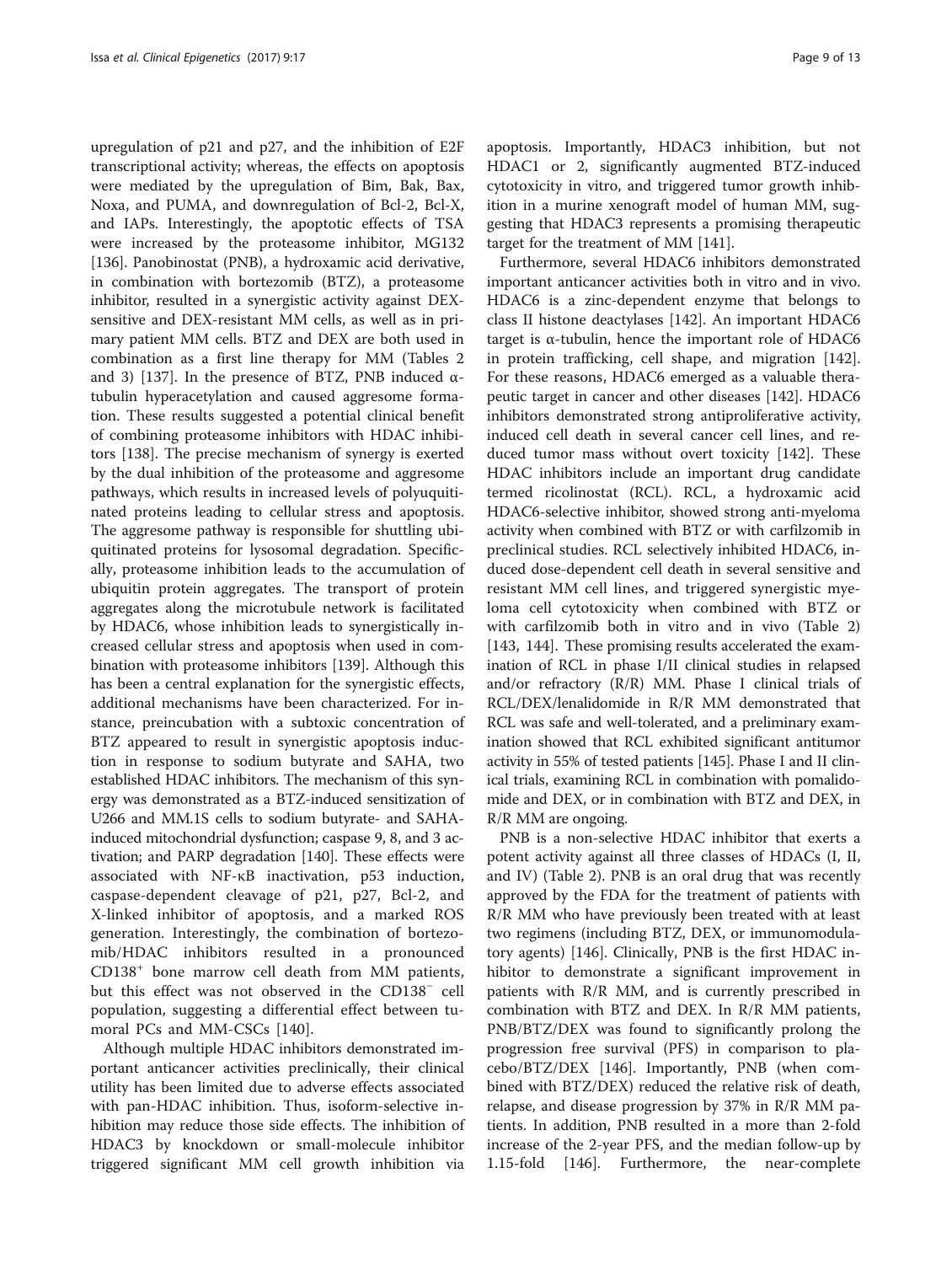<span id="page-9-0"></span>response and complete response was significantly higher in the PNB/BTZ/DEX group. Of note, the favorable results of PNB were consistently detected across different randomized control trials [[147\]](#page-12-0). In general, the drug regimen PNB/BTZ/DEX exhibited a tolerable profile in R/R MM patients. The most frequent adverse effects were hematological, including thrombocytopenia (67%), lymphopenia (54%), and neutropenia (35%). The corresponding incidences of these adverse effects in the placebo group were 31, 40, and 11%. Common non-hematological adverse effects were also observed and included severe diarrhea (25%), pneumonia (13%), and peripheral neuropathy (18%). The corresponding incidences of these adverse effects in the placebo group were 8, 13, and 15% [[146\]](#page-12-0). Clinical trials of PNB with carfilzomib or with lenalidomide/BTZ/DEX are ongoing for R/R MM, and desirable results are eagerly awaited. In conclusion, PNB (when combined with BTZ/DEX) appears a welltolerated agent in patients with R/R MM and consequently a promising agent.

# Conclusions

Recently, outcomes for patients with MM have improved due to the application of "better developed" and novel epigenetic therapies. Although epigenetic drugs have significant anti-myeloma activity or can restore drug sensitivity [\[148](#page-12-0)], it remains unclear whether they can also restore the precancerous epigenetic state. In addition, inhibition of a specific epigenetic modifier may not kill the malignant CSC clone. Moreover, due to the complexity and epigenomic heterogeneity of MM cells, epigenomic profiling of the therapy resistant or sensitive MM cancer (stem) cell subpopulations may allow to personalize and optimize MM treatment protocols [[149](#page-12-0)]. Finally, new combinations of frontline therapies with two or more epigenetic drugs may reveal additional synergistic or chemosensitising effects, pending an acceptable control of side effects [[150](#page-12-0)–[153](#page-12-0)].

#### Abbreviations

AZA: 5-Azacitidine; BM: Bone marrow; BTZ: Bortezomib; CLL: Chronic lymphoid leukemia; CSCs: Cancer stem cells; DEX: Dexamethasone; DLL: Delta-like; DNMT: DNA methyltransferase; EMA: European medicines agency; EZH2: Enhancer of zest homolog 2; HDACs: Histone deacetylases; HH: Hedgehog; HHIP: HHinteracting protein; HMT: Histone methyltransferase; IL6: Interleukin 6; JAG: Jagged; MB: Medulloblastoma; MDR: Multidrug resistance; MGUS: Monoclonal gammopathy of undetermined significance; miRNAs: microRNAs; MM: Multiple myeloma; MMSET: Multiple myeloma SET domain; NICD: Notch intracellular domain; NSCs: Normal stem cells; PCs: Plasma cells; PFS: Progression free survival; PNB: Panobinostat; PRC2: Polycomb repressive group protein 2; PTCH-1: Patched-1; R/R: Relapsed and/or refractory; SAHA: Suberoylanilide hydroxamic acid; SMO: smoothened; TSA: Trichostatin A

#### Acknowledgements

This work was supported by COST Action CM1406—Epigenetic Chemical Biology (EPICHEM) and grants of Research Foundation Flanders: FWO G079614N and G059713N.

### Funding

FWO grants G079614N and G059713N, and COST Action CM1406, TC1600209453

#### Availability of data and materials

Not applicable (review paper)

#### Authors' contributions

All authors contributed in writing the paper: MEI and MC did the "Epigenetic hallmarks of MM cancer stem cells" and "Epigenetic strategies to overcome drug resistance in MM"; FST, CSC, CPN, and WVB did the "Epigenetic hallmarks of MM" and "Epigenetic hallmarks of therapy sensitivity or drug resistance". All authors share full responsibility for the entire text. All authors read and approved the final version of the manuscript.

#### Competing interests

The authors declare that they have no competing interests.

#### Consent for publication

Not applicable

#### Ethics approval and consent to participate Not applicable

Received: 15 October 2016 Accepted: 26 January 2017 Published online: 10 February 2017

#### References

- 1. Hussein MA, Vrionis FD, Allison R, Berenson J, Berven S, Erdem E, et al. The role of vertebral augmentation in multiple myeloma: International Myeloma Working Group Consensus Statement. Leukemia. 2008;22:1479–84.
- 2. Moreau P, San Miguel J, Ludwig H, Schouten H, Mohty M, Dimopoulos M, et al. Multiple myeloma: ESMO Clinical Practice Guidelines for diagnosis, treatment and follow-up. Ann Oncol. 2013;24 Suppl 6:vi133–7.
- 3. Bommert K, Bargou RC, Stuhmer T. Signalling and survival pathways in multiple myeloma. Eur J Cancer. 2006;42:1574–80.
- 4. Palumbo A, Anderson K. Multiple myeloma. N Engl J Med. 2011;364:1046–60.
- 5. Lemaire M, Deleu S, De Bruyne E, Van Valckenborgh E, Menu E, Vanderkerken K. The microenvironment and molecular biology of the multiple myeloma tumor. Adv Cancer Res. 2011;110:19–42.
- Van Driel M, Gunthert U, van Kessel AC, Joling P, Stauder R, Lokhorst HM, et al. CD44 variant isoforms are involved in plasma cell adhesion to bone marrow stromal cells. Leukemia. 2002;16:135–43.
- 7. Hallek M, Bergsagel PL, Anderson KC. Multiple myeloma: increasing evidence for a multistep transformation process. Blood. 1998;91:3–21.
- 8. Galm O, Wilop S, Reichelt J, Jost E, Gehbauer G, Herman JG, et al. DNA methylation changes in multiple myeloma. Leukemia. 2004;18:1687–92.
- 9. Heuck CJ, Mehta J, Bhagat T, Gundabolu K, Yu Y, Khan S, et al. Myeloma is characterized by stage-specific alterations in DNA methylation that occur early during myelomagenesis. J Immunol. 2013;190:2966–75.
- 10. Baylin SB, Herman JG. DNA hypermethylation in tumorigenesis: epigenetics joins genetics. Trends Genet. 2000;16:168–74.
- 11. Jones PA, Baylin SB. The fundamental role of epigenetic events in cancer. Nat Rev Genet. 2002;3:415–28.
- 12. Aumann S, Abdel-Wahab O. Somatic alterations and dysregulation of epigenetic modifiers in cancers. Biochem Biophys Res Commun. 2014;455: 24–34.
- 13. Allis CD, Jenuwein T. The molecular hallmarks of epigenetic control. Nat Rev Genet. 2016;17:487–500.
- 14. Figueroa ME, Lugthart S, Li Y, Erpelinck-Verschueren C, Deng X, Christos PJ, et al. DNA methylation signatures identify biologically distinct subtypes in acute myeloid leukemia. Cancer Cell. 2010;17:13–27.
- 15. Munoz P, Iliou MS, Esteller M. Epigenetic alterations involved in cancer stem cell reprogramming. Mol Oncol. 2012;6:620–36.
- 16. Dimopoulos K, Gimsing P, Gronbaek K. The role of epigenetics in the biology of multiple myeloma. Blood Cancer J. 2014;4:e207.
- 17. Pawlyn C, Kaiser MF, Heuck C, Melchor L, Wardell CP, Murison A, et al. The spectrum and clinical impact of epigenetic modifier mutations in myeloma. Clin Cancer Res. 2016. doi:[10.1158/1078-0432.CCR-15-1790](http://dx.doi.org/10.1158/1078-0432.CCR-15-1790).
- 18. Landgren O, Kyle RA, Pfeiffer RM, Katzmann JA, Caporaso NE, Hayes RB, et al. Monoclonal gammopathy of undetermined significance (MGUS)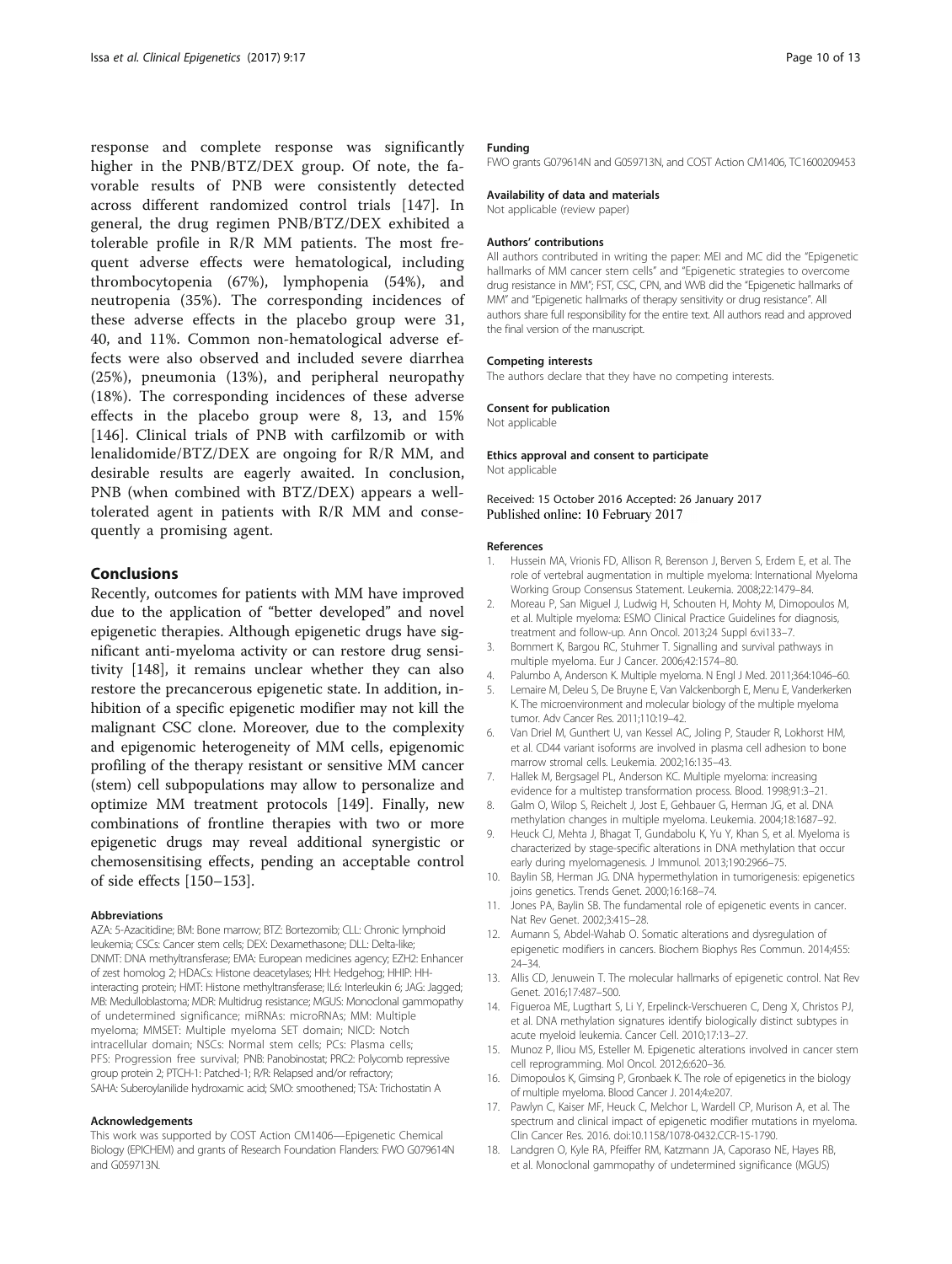<span id="page-10-0"></span>consistently precedes multiple myeloma: a prospective study. Blood. 2009; 113:5412–7.

- 19. Avet-Loiseau H, Facon T, Grosbois B, Magrangeas F, Rapp MJ, Harousseau JL. Oncogenesis of multiple myeloma: 14q32 and 13q chromosomal abnormalities are not randomly distributed, but correlate with natural history, immunological features, and clinical presentation. Blood. 2002;99:2185–91.
- 20. Fonseca R, Bailey RJ, Ahmann GJ, Rajkumar SV, Hoyer JD, Lust JA, et al. Genomic abnormalities in monoclonal gammopathy of undetermined significance. Blood. 2002;100:1417–24.
- 21. Sharma A, Heuck CJ, Fazzari MJ, Mehta J, Singhal S, Greally JM, et al. DNA methylation alterations in multiple myeloma as a model for epigenetic changes in cancer. Wiley Interdiscip Rev Syst Biol Med. 2010;2:654–69.
- 22. Bird A. DNA methylation patterns and epigenetic memory. Genes Dev. 2002;16:6–21.
- 23. Sive JI, Feber A, Smith D, Quinn J, Beck S, Yong K. Global hypomethylation in myeloma is associated with poor prognosis. Br J Haematol. 2016;172:473–5.
- 24. Salhia B, Baker A, Ahmann G, Auclair D, Fonseca R, Carpten J. DNA methylation analysis determines the high frequency of genic hypomethylation and low frequency of hypermethylation events in plasma cell tumors. Cancer Res. 2010;70:6934–44.
- 25. Walker BA, Wardell CP, Chiecchio L, Smith EM, Boyd KD, Neri A, et al. Aberrant global methylation patterns affect the molecular pathogenesis and prognosis of multiple myeloma. Blood. 2011;117:553–62.
- 26. Tshuikina M, Jernberg-Wiklund H, Nilsson K, Oberg F. Epigenetic silencing of the interferon regulatory factor ICSBP/IRF8 in human multiple myeloma. Exp Hematol. 2008;36:1673–81.
- 27. Ng MH, Chung YF, Lo KW, Wickham NW, Lee JC, Huang DP. Frequent hypermethylation of p16 and p15 genes in multiple myeloma. Blood. 1997;89:2500–6.
- 28. Seidl S, Ackermann J, Kaufmann H, Keck A, Nosslinger T, Zielinski CC, et al. DNA-methylation analysis identifies the E-cadherin gene as a potential marker of disease progression in patients with monoclonal gammopathies. Cancer. 2004;100:2598–606.
- 29. Hodge DR, Peng B, Cherry JC, Hurt EM, Fox SD, Kelley JA, et al. Interleukin 6 supports the maintenance of p53 tumor suppressor gene promoter methylation. Cancer Res. 2005;65:4673–82.
- 30. Hatzimichael E, Dranitsaris G, Dasoula A, Benetatos L, Stebbing J, Crook T, et al. Von Hippel-Lindau methylation status in patients with multiple myeloma: a potential predictive factor for the development of bone disease. Clin Lymphoma Myeloma. 2009;9:239–42.
- 31. Galm O, Yoshikawa H, Esteller M, Osieka R, Herman JG. SOCS-1, a negative regulator of cytokine signaling, is frequently silenced by methylation in multiple myeloma. Blood. 2003;101:2784–8.
- 32. de Carvalho F, Colleoni GW, Almeida MS, Carvalho AL, Vettore AL. TGFbetaR2 aberrant methylation is a potential prognostic marker and therapeutic target in multiple myeloma. Int J Cancer. 2009;125:1985–91.
- 33. Chen G, Wang Y, Huang H, Lin F, Wu D, Sun A, et al. Combination of DNA methylation inhibitor 5-azacytidine and arsenic trioxide has synergistic activity in myeloma. Eur J Haematol. 2009;82:176–83.
- 34. Mateos MV, Garcia-Sanz R, Lopez-Perez R, Moro MJ, Ocio E, Hernandez J, et al. Methylation is an inactivating mechanism of the p16 gene in multiple myeloma associated with high plasma cell proliferation and short survival. Br J Haematol. 2002;118:1034–40.
- 35. Kramer A, Schultheis B, Bergmann J, Willer A, Hegenbart U, Ho AD, et al. Alterations of the cyclin D1/pRb/p16(INK4A) pathway in multiple myeloma. Leukemia. 2002;16:1844–51.
- 36. Boyle EM, Davies FE, Leleu X, Morgan GJ. Understanding the multiple biological aspects leading to myeloma. Haematologica. 2014;99:605–12.
- 37. Smadja NV, Bastard C, Brigaudeau C, Leroux D, Fruchart C. Hypodiploidy is a major prognostic factor in multiple myeloma. Blood. 2001;98:2229–38.
- 38. Okano M, Bell DW, Haber DA, Li E. DNA methyltransferases Dnmt3a and Dnmt3b are essential for de novo methylation and mammalian development. Cell. 1999;99:247–57.
- 39. Okano M, Xie S, Li E. Cloning and characterization of a family of novel mammalian DNA (cytosine-5) methyltransferases. Nat Genet. 1998;19:219–20.
- 40. Heuck C, Johann D, Walker BA, Stein CK, Jethava Y, Khan RZ, et al. Characterization of the mutational landscape of multiple myeloma using comprehensive genomic profiling. Blood. 2014;124:4318.
- 41. Weisenberger DJ, Velicescu M, Cheng JC, Gonzales FA, Liang G, Jones PA. Role of the DNA methyltransferase variant DNMT3b3 in DNA methylation. Mol Cancer Res. 2004;2:62–72.
- 42. Bollati V, Fabris S, Pegoraro V, Ronchetti D, Mosca L, Deliliers GL, et al. Differential repetitive DNA methylation in multiple myeloma molecular subgroups. Carcinogenesis. 2009;30:1330–5.
- 43. Latalova P, Minarik J, Trtkova KS. De novo Nethyltransferases, DNMT3a and DNMT3b are underexpressed in multiple myeloma. Blood. 2015;126:4818.
- 44. Jones PA. DNA methylation and cancer. Cancer Res. 1986;46:461–6.
- 45. Li S, Chiang TC, Richard-Davis G, Barrett JC, McLachlan JA. DNA hypomethylation and imbalanced expression of DNA methyltransferases (DNMT1, 3A, and 3B) in human uterine leiomyoma. Gynecol Oncol. 2003;90:123–30.
- 46. Carlson LL, Page AW, Bestor TH. Properties and localization of DNA methyltransferase in preimplantation mouse embryos: implications for genomic imprinting. Genes Dev. 1992;6:2536–41.
- 47. Szyf M. DNA methylation patterns: an additional level of information? Biochem Cell Biol. 1991;69:764–7.
- 48. Denis H, Ndlovu MN, Fuks F. Regulation of mammalian DNA methyltransferases: a route to new mechanisms. EMBO Rep. 2011;12:647–56.
- 49. Kouzarides T. Chromatin modifications and their function. Cell. 2007;128:693–705.
- 50. Chi P, Allis CD, Wang GG. Covalent histone modifications–miswritten, misinterpreted and mis-erased in human cancers. Nat Rev Cancer. 2010;10: 457–69.
- 51. Gao J, Liao R, Yu Y, Zhai H, Wang Y, Sack R, et al. Absolute quantification of histone PTM marks by MRM-based LC-MS/MS. Anal Chem. 2014;86:9679–86.
- 52. Zheng Y, Fornelli L, Compton PD, Sharma S, Canterbury J, Mullen C, et al. Unabridged analysis of human histone H3 by differential top-down mass spectrometry reveals hypermethylated proteoforms from MMSET/NSD2 overexpression. Mol Cell Proteomics. 2016;15:776–90.
- 53. Chapman MA, Lawrence MS, Keats JJ, Cibulskis K, Sougnez C, Schinzel AC, et al. Initial genome sequencing and analysis of multiple myeloma. Nature. 2011;471:467–72.
- 54. Mithraprabhu S, Kalff A, Chow A, Khong T, Spencer A. Dysregulated Class I histone deacetylases are indicators of poor prognosis in multiple myeloma. Epigenetics. 2014;9:1511–20.
- 55. Croonquist PA, Van Ness B. The polycomb group protein enhancer of zeste homolog 2 (EZH 2) is an oncogene that influences myeloma cell growth and the mutant ras phenotype. Oncogene. 2005;24:6269–80.
- 56. Schwartz YB, Pirrotta V. Polycomb complexes and epigenetic states. Curr Opin Cell Biol. 2008;20:266–73.
- 57. Shi M, Shahsafaei A, Liu C, Yu H, Dorfman DM. Enhancer of zeste homolog 2 is widely expressed in T-cell neoplasms, is associated with high proliferation rate and correlates with MYC and pSTAT3 expression in a subset of cases. Leuk Lymphoma. 2015;56:2087–91.
- 58. Billadeau D, Jelinek DF, Shah N, LeBien TW, Van Ness B. Introduction of an activated N-ras oncogene alters the growth characteristics of the interleukin 6-dependent myeloma cell line ANBL6. Cancer Res. 1995;55:3640–6.
- 59. Cheung WC, Van Ness B. The bone marrow stromal microenvironment influences myeloma therapeutic response in vitro. Leukemia. 2001;15:264–71.
- 60. Jelinek DF, Ahmann GJ, Greipp PR, Jalal SM, Westendorf JJ, Katzmann JA, et al. Coexistence of aneuploid subclones within a myeloma cell line that exhibits clonal immunoglobulin gene rearrangement: clinical implications. Cancer Res. 1993;53:5320–7.
- 61. Richelda R, Ronchetti D, Baldini L, Cro L, Viggiano L, Marzella R, et al. A novel chromosomal translocation t(4; 14)(p16.3; q32) in multiple myeloma involves the fibroblast growth-factor receptor 3 gene. Blood. 1997;90:4062–70.
- 62. Stec I, Wright TJ, van Ommen GJ, de Boer PA, van Haeringen A, Moorman AF, et al. WHSC1, a 90kb SET domain-containing gene, expressed in early development and homologous to a Drosophila dysmorphy gene maps in the Wolf-Hirschhorn syndrome critical region and is fused to IgH in t(4;14) multiple myeloma. Hum Mol Genet. 1998;7:1071–82.
- 63. Marango J, Shimoyama M, Nishio H, Meyer JA, Min DJ, Sirulnik A, et al. The MMSET protein is a histone methyltransferase with characteristics of a transcriptional corepressor. Blood. 2008;111:3145–54.
- 64. Pei H, Zhang L, Luo K, Qin Y, Chesi M, Fei F, et al. MMSET regulates histone H4K20 methylation and 53BP1 accumulation at DNA damage sites. Nature. 2011;470:124–8.
- 65. Kuo AJ, Cheung P, Chen KF, Zee BM, Kioi M, Lauring J, et al. NSD2 links dimethylation of histone H3 at lysine 36 to oncogenic programming. Mol Cell. 2011;44:609–20.
- 66. Yang P, Guo L, Duan ZJ, Tepper CG, Xue L, Chen X, et al. Histone methyltransferase NSD2/MMSET mediates constitutive NF-kappaB signaling for cancer cell proliferation, survival, and tumor growth via a feed-forward loop. Mol Cell Biol. 2012;32:3121–31.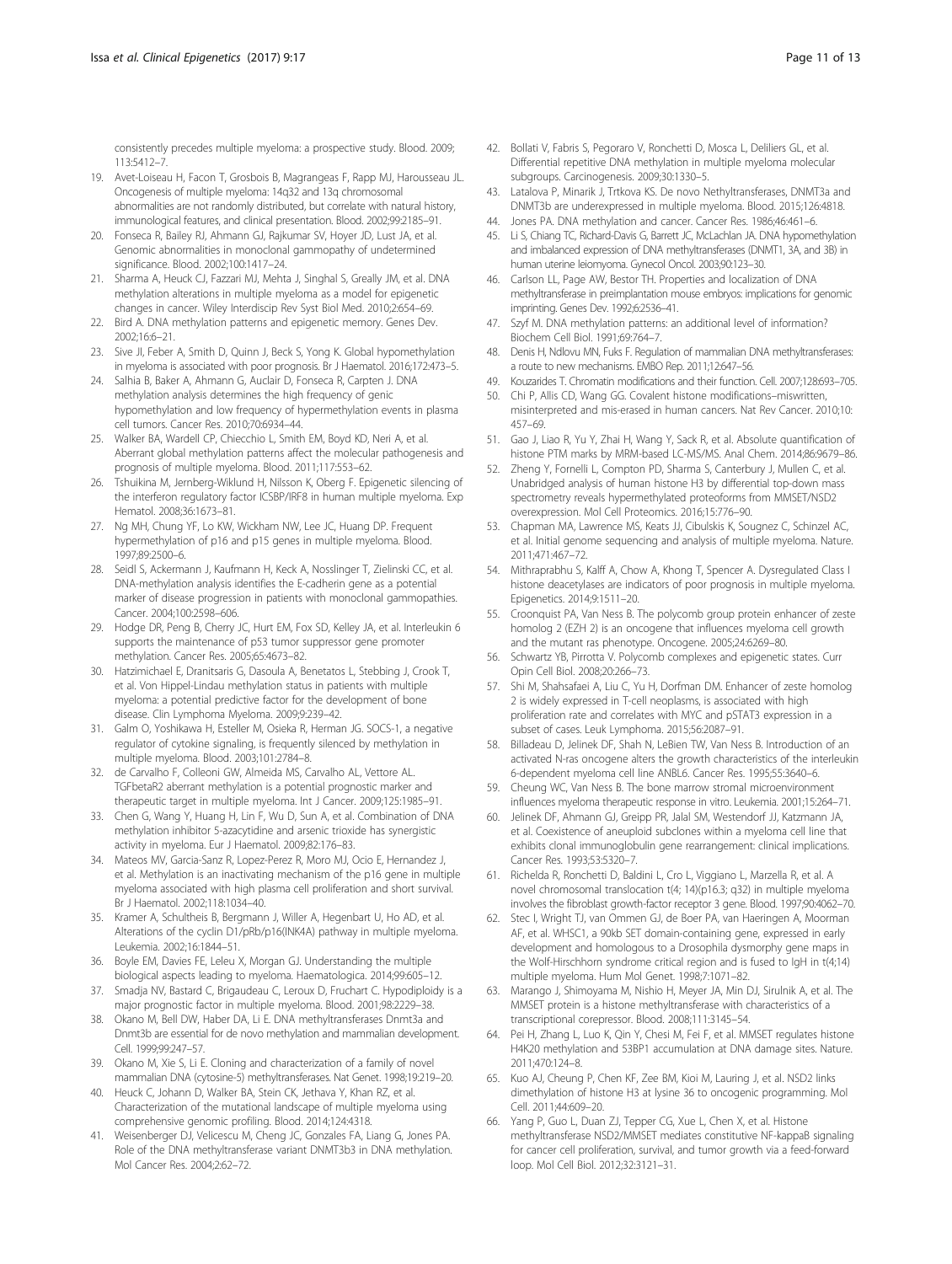- <span id="page-11-0"></span>67. Bartel DP. MicroRNAs: target recognition and regulatory functions. Cell. 2009;136:215–33.
- 68. Kureel J, Dixit M, Tyagi AM, Mansoori MN, Srivastava K, Raghuvanshi A, et al. miR-542-3p suppresses osteoblast cell proliferation and differentiation, targets BMP-7 signaling and inhibits bone formation. Cell Death Dis. 2014;5:e1050.
- 69. Formosa A, Markert EK, Lena AM, Italiano D, Finazzi-Agro E, Levine AJ, et al. MicroRNAs, miR-154, miR-299-5p, miR-376a, miR-376c, miR-377, miR-381, miR-487b, miR-485-3p, miR-495 and miR-654-3p, mapped to the 14q32.31 locus, regulate proliferation, apoptosis, migration and invasion in metastatic prostate cancer cells. Oncogene. 2014;33:5173–82.
- 70. Agirre X, Martinez-Climent JA, Odero MD, Prosper F. Epigenetic regulation of miRNA genes in acute leukemia. Leukemia. 2012;26:395–403.
- 71. Calin GA, Dumitru CD, Shimizu M, Bichi R, Zupo S, Noch E, et al. Frequent deletions and down-regulation of micro- RNA genes miR15 and miR16 at 13q14 in chronic lymphocytic leukemia. Proc Natl Acad Sci U S A. 2002;99:15524–9.
- 72. Bueno MJ, Perez de Castro I, Gomez de Cedron M, Santos J, Calin GA, Cigudosa JC, et al. Genetic and epigenetic silencing of microRNA-203 enhances ABL1 and BCR-ABL1 oncogene expression. Cancer Cell. 2008;13: 496–506.
- 73. Pichiorri F, Suh SS, Rocci A, De Luca L, Taccioli C, Santhanam R, et al. Downregulation of p53-inducible microRNAs 192, 194, and 215 impairs the p53/MDM2 autoregulatory loop in multiple myeloma development. Cancer Cell. 2010;18:367–81.
- 74. Pichiorri F, Suh SS, Ladetto M, Kuehl M, Palumbo T, Drandi D, et al. MicroRNAs regulate critical genes associated with multiple myeloma pathogenesis. Proc Natl Acad Sci U S A. 2008;105:12885–90.
- 75. Scognamiglio I, Di Martino MT, Campani V, Virgilio A, Galeone A, Gulla A, et al. Transferrin-conjugated SNALPs encapsulating 2'-O-methylated miR-34a for the treatment of multiple myeloma. Biomed Res Int. 2014;2014:217365.
- 76. Misso G, Di Martino MT, De Rosa G, Farooqi AA, Lombardi A, Campani V, et al. Mir-34: a new weapon against cancer? Mol Ther Nucleic Acids. 2014;3:e194.
- 77. Raimondi L, Amodio N, Di Martino MT, Altomare E, Leotta M, Caracciolo D, et al. Targeting of multiple myeloma-related angiogenesis by miR-199a-5p mimics: in vitro and in vivo anti-tumor activity. Oncotarget. 2014;5:3039–54.
- 78. Roccaro AM, Sacco A, Thompson B, Leleu X, Azab AK, Azab F, et al. MicroRNAs 15a and 16 regulate tumor proliferation in multiple myeloma. Blood. 2009;113: 6669–80.
- 79. Zhang W, Wang YE, Zhang Y, Leleu X, Reagan M, Zhang Y, et al. Global epigenetic regulation of microRNAs in multiple myeloma. PLoS One. 2014;9: e110973.
- 80. Huff CA, Matsui W. Multiple myeloma cancer stem cells. J Clin Oncol. 2008;26:2895–900.
- 81. Dalerba P, Cho RW, Clarke MF. Cancer stem cells: models and concepts. Annu Rev Med. 2007;58:267–84.
- 82. O'Brien CA, Kreso A, Jamieson CH. Cancer stem cells and self-renewal. Clin Cancer Res. 2010;16:3113–20.
- 83. Peacock CD, Wang Q, Gesell GS, Corcoran-Schwartz IM, Jones E, Kim J, et al. Hedgehog signaling maintains a tumor stem cell compartment in multiple myeloma. Proc Natl Acad Sci U S A. 2007;104:4048–53.
- 84. Cochrane CR, Szczepny A, Watkins DN, Cain JE. Hedgehog signaling in the maintenance of cancer stem cells. Cancers (Basel). 2015;7:1554–85.
- 85. Car D, Sabol M, Musani V, Ozretic P, Levanat S. Epigenetic regulation of the Hedgehog-Gli signaling pathway in cancer. Period Biol. 2010;112:419–23.
- 86. Al-Hussaini H, Subramanyam D, Reedijk M, Sridhar SS. Notch signaling pathway as a therapeutic target in breast cancer. Mol Cancer Ther. 2011;10:9–15.
- 87. Kellner J, Liu B, Kang Y, Li Z. Fact or fiction—identifying the elusive multiple myeloma stem cell. J Hematol Oncol. 2013;6:91.
- 88. Ghoshal P, Nganga AJ, Moran-Giuati J, Szafranek A, Johnson TR, Bigelow AJ, et al. Loss of the SMRT/NCoR2 corepressor correlates with JAG2 overexpression in multiple myeloma. Cancer Res. 2009;69:4380–7.
- 89. Garzia L, Andolfo I, Cusanelli E, Marino N, Petrosino G, De Martino D et al. MicroRNA-199b-5p impairs cancer stem cells through negative regulation of HES1 in medulloblastoma. PLoS One. 2009;4:e4998.
- 90. Bu PC, Chen KY, Chen JH, Wang LH, Walters J, Shin YJ, et al. A microRNA miR-34a-regulated bimodal switch targets notch in colon cancer stem cells. Cell Stem Cell. 2013;12:602–15.
- 91. Ashihara E, Takada T, Maekawa T. Targeting the canonical Wnt/beta-catenin pathway in hematological malignancies. Cancer Sci. 2015;106:665–71.
- 92. Sukhdeo K, Mani M, Zhang Y, Dutta J, Yasui H, Rooney MD, et al. Targeting the beta-catenin/TCF transcriptional complex in the treatment of multiple myeloma. Proc Natl Acad Sci U S A. 2007;104:7516–21.
- 93. Ashihara E, Kawata E, Nakagawa Y, Shimazaski C, Kuroda J, Taniguchi K, et al. beta-Catenin small interfering RNA successfully suppressed progression of multiple myeloma in a mouse model. Clin Cancer Res. 2009;15:2731–38.
- 94. Chim CS, Pang R, Fung TK, Choi CL, Liang R. Epigenetic dysregulation of Wnt signaling pathway in multiple myeloma. Leukemia. 2007;21:2527–36.
- 95. Kisselev AF, Goldberg AL. Proteasome inhibitors: from research tools to drug candidates. Chem Biol. 2001;8:739–58.
- 96. D'Amato RJ, Loughnan MS, Flynn E, Folkman J. Thalidomide is an inhibitor of angiogenesis. Proc Natl Acad Sci U S A. 1994;91:4082–5.
- 97. Rajkumar SV, Hayman SR, Lacy MQ, Dispenzieri A, Geyer SM, Kabat B, et al. Combination therapy with lenalidomide plus dexamethasone (Rev/Dex) for newly diagnosed myeloma. Blood. 2005;106:4050–3.
- 98. Fayers PM, Palumbo A, Hulin C, Waage A, Wijermans P, Beksac M, et al. Thalidomide for previously untreated elderly patients with multiple myeloma: meta-analysis of 1685 individual patient data from 6 randomized clinical trials. Blood. 2011;118:1239–47.
- 99. Yang WC, Lin SF. Mechanisms of drug resistance in relapse and refractory multiple myeloma. Biomed Res Int. 2015;2015:341430.
- 100. Kumar SK, Lee JH, Lahuerta JJ, Morgan G, Richardson PG, Crowley J, et al. Risk of progression and survival in multiple myeloma relapsing after therapy with IMiDs and bortezomib: a multicenter international myeloma working group study. Leukemia. 2012;26:149–57.
- 101. Abdi J, Chen G, Chang H. Drug resistance in multiple myeloma: latest findings and new concepts on molecular mechanisms. Oncotarget. 2013;4: 2186–207.
- 102. Sonneveld P. Drug resistance in multiple myeloma. Pathol Biol (Paris). 1999;47:182–7.
- 103. Goldie JH, Coldman AJ. Quantitative model for multiple levels of drug resistance in clinical tumors. Cancer Treat Rep. 1983;67:923–31.
- 104. Grogan TM, Spier CM, Salmon SE, Matzner M, Rybski J, Weinstein RS, et al. Pglycoprotein expression in human plasma cell myeloma: correlation with prior chemotherapy. Blood. 1993;81:490–5.
- 105. Raaijmakers MH. ATP-binding-cassette transporters in hematopoietic stem cells and their utility as therapeutical targets in acute and chronic myeloid leukemia. Leukemia. 2007;21:2094–102.
- 106. Jamroziak K, Balcerczak E, Calka K, Piaskowski S, Urbanska-Rys H, Salagacka A, et al. Polymorphisms and haplotypes in the multidrug resistance 1 gene (MDR1/ABCB1) and risk of multiple myeloma. Leuk Res. 2009;33:332–5.
- 107. Abraham J, Salama NN, Azab AK. The role of P-glycoprotein in drug resistance in multiple myeloma. Leuk Lymphoma. 2015;56:26–33.
- 108. Manier S, Sacco A, Leleu X, Ghobrial IM, Roccaro AM. Bone marrow microenvironment in multiple myeloma progression. J Biomed Biotechnol. 2012;2012:157496.
- 109. Meads MB, Gatenby RA, Dalton WS. Environment-mediated drug resistance: a major contributor to minimal residual disease. Nat Rev Cancer. 2009;9:665–74.
- 110. Sung B, Cho SG, Liu M, Aggarwal BB. Butein, a tetrahydroxychalcone, suppresses cancer-induced osteoclastogenesis through inhibition of receptor activator of nuclear factor-kappaB ligand signaling. Int J Cancer. 2011;129:2062–72.
- 111. Kong YY, Yoshida H, Sarosi I, Tan HL, Timms E, Capparelli C, et al. OPGL is a key regulator of osteoclastogenesis, lymphocyte development and lymphnode organogenesis. Nature. 1999;397:315–23.
- 112. Tsubaki M, Komai M, Itoh T, Imano M, Sakamoto K, Shimaoka H, et al. Nitrogen-containing bisphosphonates inhibit RANKL- and M-CSF-induced osteoclast formation through the inhibition of ERK1/2 and Akt activation. J Biomed Sci. 2014;21:10.
- 113. Sui H, Fan ZZ, Li Q. Signal transduction pathways and transcriptional mechanisms of ABCB1/Pgp-mediated multiple drug resistance in human cancer cells. J Int Med Res. 2012;40:426–35.
- 114. Majeti R, Chao MP, Alizadeh AA, Pang WW, Jaiswal S, Gibbs KD, et al. CD47 is an adverse prognostic factor and therapeutic antibody target on human acute myeloid leukemia stem cells. Cell. 2009;138:286–99.
- 115. Vaiopoulos AG, Kostakis ID, Koutsilieris M, Papavassiliou AG. Colorectal cancer stem cells. Stem Cells. 2012;30:363–71.
- 116. Cairo MS, Jordan CT, Maley CC, Chao C, Melnick A, Armstrong SA, et al. NCI first international workshop on the biology, prevention, and treatment of relapse after allogeneic hematopoietic stem cell transplantation: report from the committee on the biological considerations of hematological relapse following allogeneic stem cell transplantation unrelated to graft-versustumor effects: state of the science. Biol Blood Marrow Transplant. 2010;16:709–28.